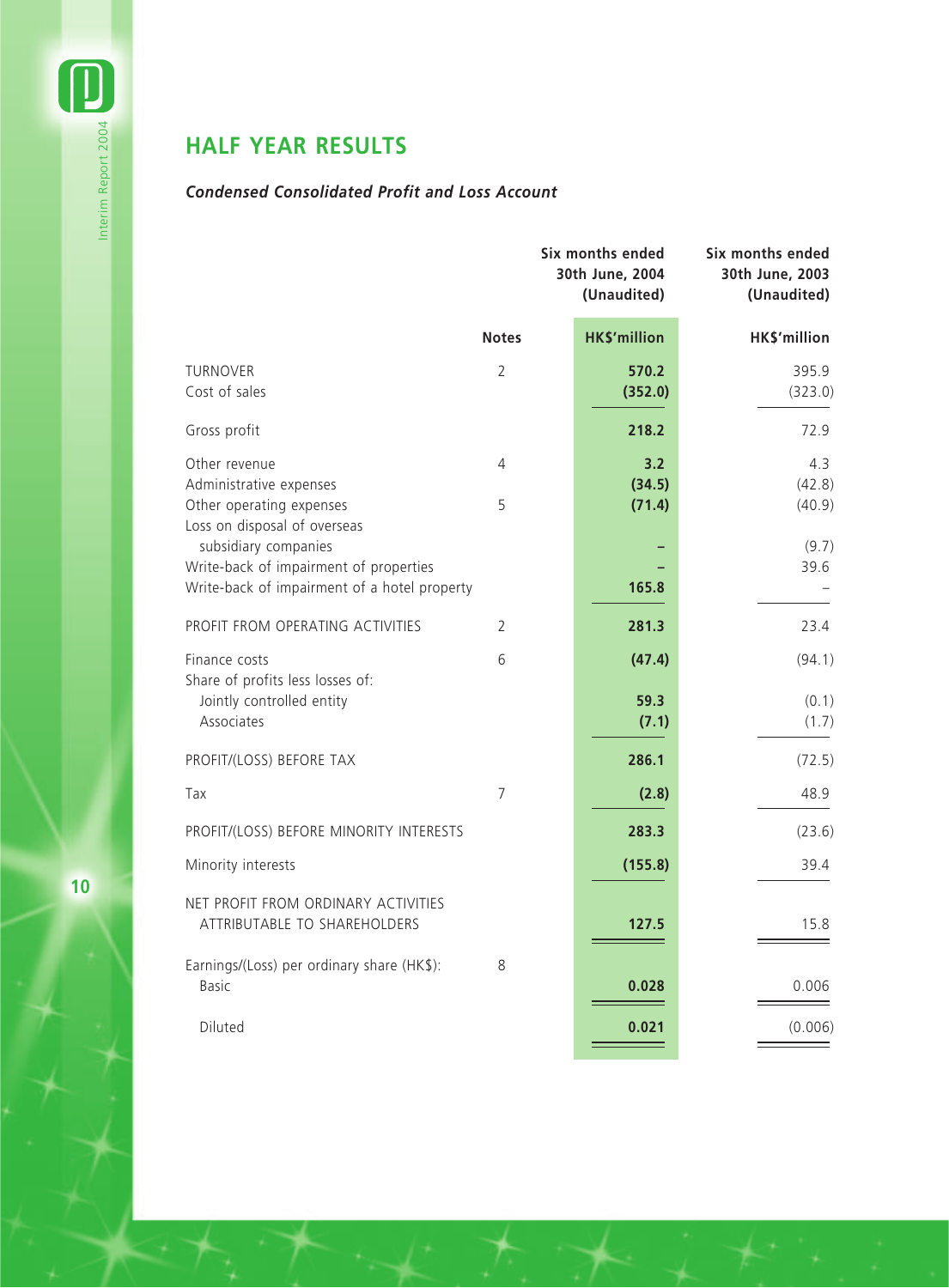**All Interim Report 2004** Interim Report 2004

# *Condensed Consolidated Balance Sheet*

|                                                                    | 30th June, 2004<br>(Unaudited) | 31st December, 2003<br>(Audited) |
|--------------------------------------------------------------------|--------------------------------|----------------------------------|
| <b>Notes</b>                                                       | <b>HK\$'million</b>            | HK\$'million                     |
| NON-CURRENT ASSETS                                                 |                                |                                  |
| Fixed assets                                                       | 7,338.9                        | 7,185.5                          |
| Goodwill                                                           | 254.5                          | 260.5                            |
| Negative goodwill                                                  | (49.7)                         | (4.1)                            |
| Properties under development                                       | 7.2                            | 7.2                              |
| Property held for future development                               | 26.7<br>1,391.4                | 26.7                             |
| Interest in a jointly controlled entity<br>Interests in associates | 237.8                          | 1,298.6<br>245.3                 |
| Long term investments<br>10                                        | 121.9                          | 114.1                            |
| Loans and other long term receivable                               | 106.0                          | 109.1                            |
| Deferred tax assets                                                | 10.8                           | 10.4                             |
| Deferred expenditure                                               | 33.6                           | 38.7                             |
|                                                                    | 9,479.1                        | 9,292.0                          |
| <b>CURRENT ASSETS</b>                                              |                                |                                  |
| Short term investments                                             | 4.7                            | 4.0                              |
| Properties held for sale                                           | 203.4                          | 215.1                            |
| Hotel and other inventories                                        | 22.7                           | 23.0                             |
| Debtors, deposits and prepayments<br>11                            | 133.7                          | 127.8                            |
| Pledged time deposits                                              | 5.1                            | 25.9                             |
| Time deposits                                                      | 167.6                          | 110.9                            |
| Cash and bank balances                                             | 27.7                           | 26.9                             |
|                                                                    | 564.9                          | 533.6                            |
| <b>CURRENT LIABILITIES</b><br>Creditors and accruals<br>12         | 284.9                          | 320.9                            |
| Tax payable                                                        | 19.1                           | 16.0                             |
| Interest bearing bank and other borrowings                         | 1,151.2                        | 1,076.7                          |
| Deposits received                                                  | 99.5                           | 81.6                             |
|                                                                    | 1,554.7                        | 1,495.2                          |
| NET CURRENT LIABILITIES                                            | (989.8)                        | (961.6)                          |
| TOTAL ASSETS LESS CURRENT LIABILITIES                              | 8,489.3                        | 8,330.4                          |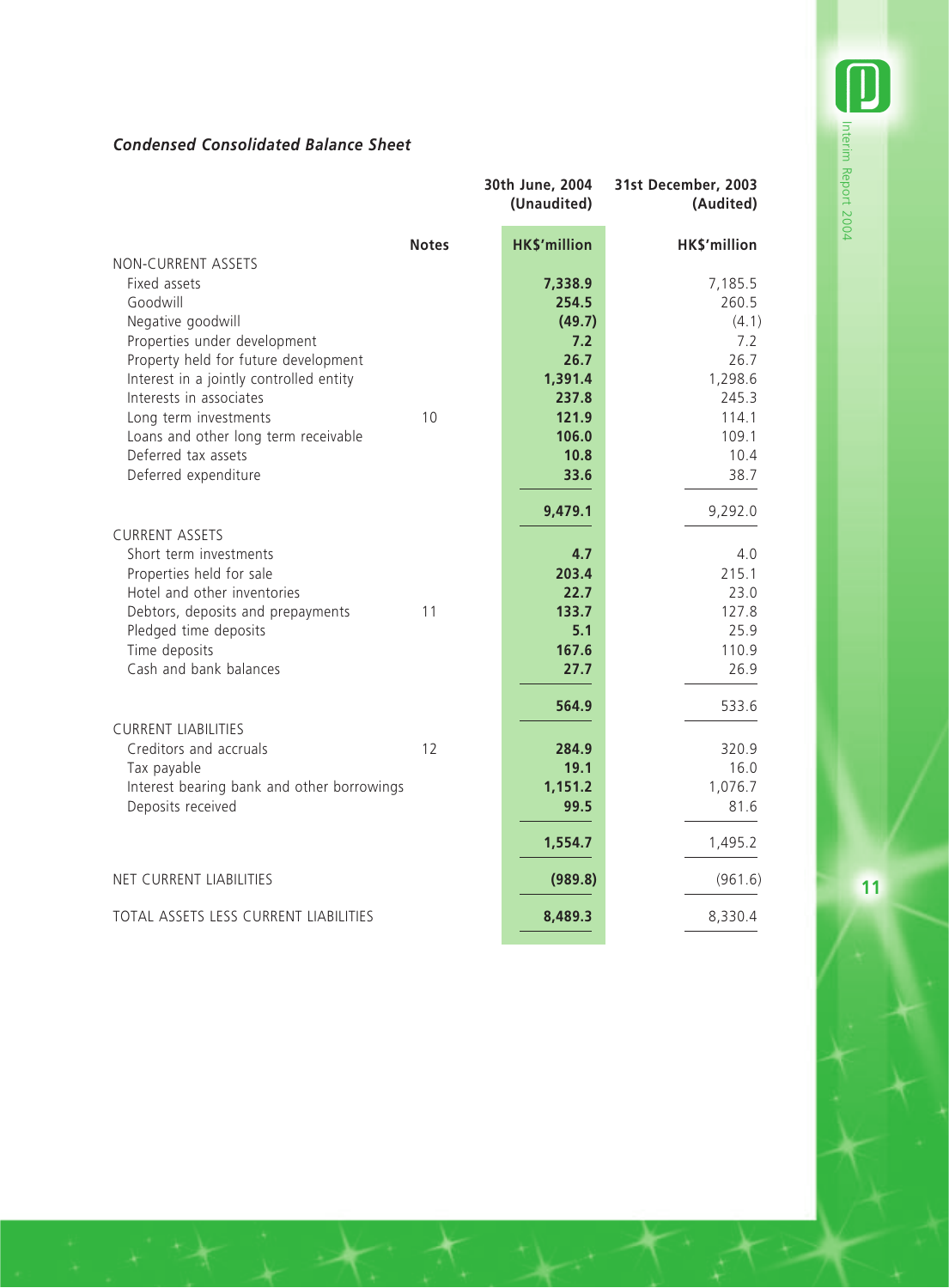# *Condensed Consolidated Balance Sheet (Cont'd)*

|                                                                                                                 |             | 30th June, 2004<br>(Unaudited) | 31st December, 2003<br>(Audited) |
|-----------------------------------------------------------------------------------------------------------------|-------------|--------------------------------|----------------------------------|
|                                                                                                                 | <b>Note</b> | <b>HK\$'million</b>            | HK\$'million                     |
| TOTAL ASSETS LESS CURRENT LIABILITIES                                                                           |             | 8,489.3                        | 8,330.4                          |
| NON-CURRENT LIABILITIES<br>Interest bearing bank and other borrowings<br>Advances from minority shareholders of |             | (3,456.6)                      | (3, 546.7)                       |
| subsidiary companies                                                                                            |             | (42.4)                         | (42.4)                           |
| Deferred tax liabilities                                                                                        |             | (65.7)                         | (64.4)                           |
| Other payable                                                                                                   |             | (28.7)                         | (28.7)                           |
|                                                                                                                 |             | (3, 593.4)                     | (3,682.2)                        |
| Minority interests                                                                                              | 13          | (2, 415.8)                     | (2,362.5)                        |
|                                                                                                                 |             | 2,480.1                        | 2,285.7                          |
| CAPITAL AND RESERVES                                                                                            |             |                                |                                  |
| Issued capital                                                                                                  |             | 174.6                          | 238.3                            |
| Reserves                                                                                                        |             | 2,305.5                        | 2,047.4                          |
|                                                                                                                 |             | 2,480.1                        | 2,285.7                          |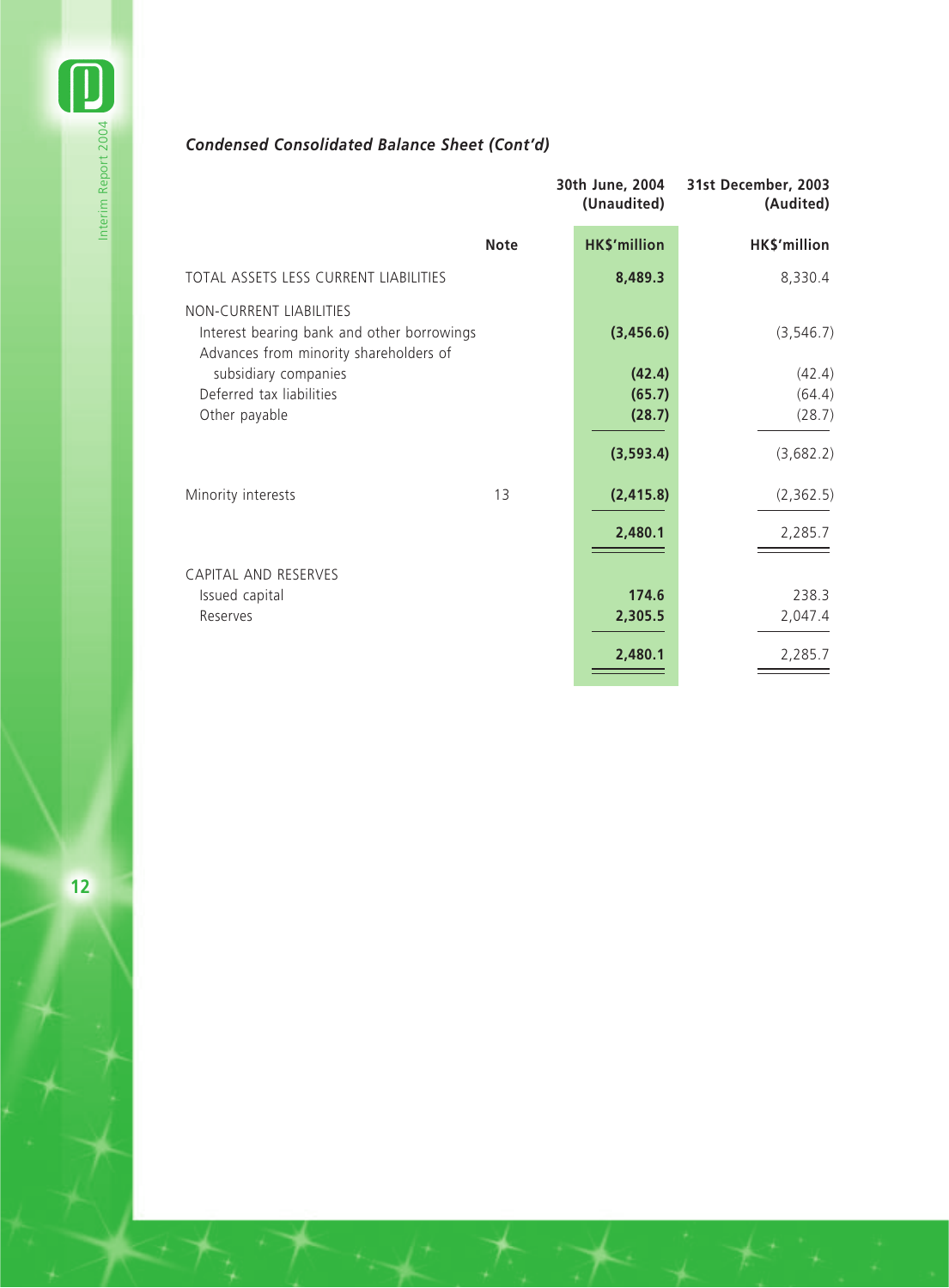## *Condensed Consolidated Statement of Changes in Equity*

*For the six months ended 30th June, 2004*

|                                                                                                           | Share<br>capital<br>(Unaudited) | Share<br>premium<br>account<br>(Unaudited) | Capital<br>reserve<br>(Unaudited) | Special<br>reserve<br>(Unaudited) | Revaluation<br>reserves<br>(Unaudited)   | Exchange<br>equalisation<br>reserve<br>(Unaudited)        | Retained<br>profits<br>(Unaudited)   | Total<br>(Unaudited)  |
|-----------------------------------------------------------------------------------------------------------|---------------------------------|--------------------------------------------|-----------------------------------|-----------------------------------|------------------------------------------|-----------------------------------------------------------|--------------------------------------|-----------------------|
|                                                                                                           | HK\$'million                    | <b>HKS'million</b>                         | HK\$'million                      | HK\$'million                      | HK\$'million                             | HK\$'million                                              | HK\$'million                         | HK\$'million          |
| At 1st January, 2004                                                                                      | 238.3                           | 146.5                                      | 887.2                             | 689.6                             | (16.1)                                   | 1.5                                                       | 338.7                                | 2,285.7               |
| Conversion of convertible<br>preference shares (Note)<br>Issue of new shares<br>Movement in fair value of | (67.5)<br>3.8                   | 67.5<br>59.9                               |                                   |                                   |                                          |                                                           |                                      | 63.7                  |
| long term investments<br>Release on disposal<br>Net profit for the period                                 |                                 |                                            |                                   |                                   | 3.5<br>(0.3)<br>$\overline{\phantom{0}}$ | L                                                         | 127.5                                | 3.5<br>(0.3)<br>127.5 |
| At 30th June, 2004                                                                                        | 174.6                           | 273.9                                      | 887.2                             | 689.6                             | (12.9)                                   | 1.5                                                       | 466.2                                | 2,480.1               |
|                                                                                                           | Share<br>capital<br>(Unaudited) | Share<br>premium<br>account<br>(Unaudited) | Capital<br>reserve<br>(Unaudited) | Special<br>reserve<br>(Unaudited) | Revaluation<br>reserves<br>(Unaudited)   | <b>Exchange</b><br>equalisation<br>reserve<br>(Unaudited) | Accumulated<br>losses<br>(Unaudited) | Total<br>(Unaudited)  |
|                                                                                                           | <b>HKS'million</b>              | <b>HKS'million</b>                         | <b>HKS'million</b>                | <b>HKS'million</b>                | HK\$'million                             | <b>HKS'million</b>                                        | <b>HKS'million</b>                   | HK\$'million          |
| At 1st January, 2003<br>Conversion of convertible                                                         | 368.2                           |                                            | 1,073.2                           | 689.6                             | (15.1)                                   | (5.0)                                                     | (48.9)                               | 2,062.0               |
| preference shares                                                                                         | (131.4)                         | 131.4                                      |                                   |                                   |                                          |                                                           |                                      |                       |
| Movement in fair value of<br>long term investments<br>Release on deemed disposal of the                   |                                 |                                            |                                   |                                   | 3.3                                      |                                                           |                                      | 3.3                   |
| Group's interest in the<br>listed subsidiary company<br>Release on disposal of overseas                   |                                 |                                            | (17.3)                            |                                   |                                          |                                                           |                                      | (17.3)                |
| subsidiary companies<br>Exchange realignments<br>Net profit for the period                                |                                 |                                            | (33.8)                            |                                   |                                          | ÷,<br>7.4<br>L.                                           | $\overline{\phantom{m}}$<br>15.8     | (33.8)<br>7.4<br>15.8 |
| At 30th June, 2003                                                                                        | 236.8                           | 131.4                                      | 1,022.1                           | 689.6                             | (11.8)                                   | 2.4                                                       | (33.1)                               | 2,037.4               |

**Note:** During the period, there were 750.0 million convertible preference shares of the Company of HK\$0.10 each converted into 750.0 million new ordinary shares of the Company of HK\$0.01 each.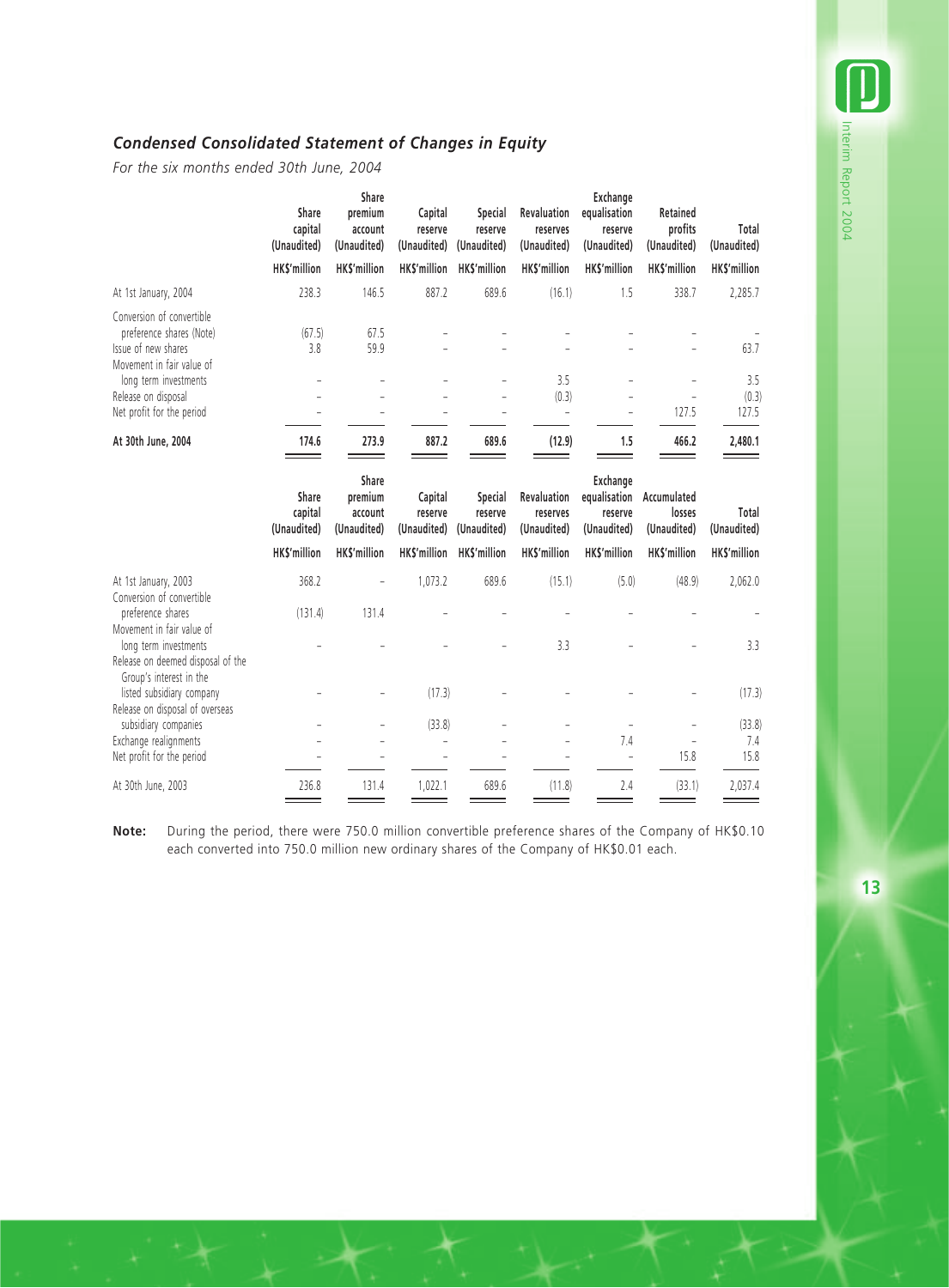# *Condensed Consolidated Cash Flow Statement*

|                                                                                                                                                                            | Six months ended<br>30th June, 2004<br>(Unaudited) | Six months ended<br>30th June, 2003<br>(Unaudited) |
|----------------------------------------------------------------------------------------------------------------------------------------------------------------------------|----------------------------------------------------|----------------------------------------------------|
|                                                                                                                                                                            | <b>HK\$'million</b>                                | HK\$'million                                       |
| Net cash inflow from operating activities                                                                                                                                  | 135.9                                              | 57.8                                               |
| Net cash inflow/(outflow) from investing activities                                                                                                                        | (143.9)                                            | 15.7                                               |
| Net cash inflow/(outflow) from financing activities                                                                                                                        | 65.3                                               | (126.7)                                            |
| Net increase/(decrease) in cash and cash equivalents                                                                                                                       | 57.3                                               | (53.2)                                             |
| Cash and cash equivalents at beginning of period                                                                                                                           | 137.7                                              | 119.9                                              |
| Effect of foreign exchange rate changes, net                                                                                                                               |                                                    | 1.1                                                |
| Cash and cash equivalents at end of period                                                                                                                                 | 195.0                                              | 67.8                                               |
| Analysis of balances of cash and cash equivalents<br>Cash and bank balances<br>Non-pledged time deposits with original maturity of<br>less than three months when acquired | 27.7<br>167.6                                      | 56.6<br>12.6                                       |
|                                                                                                                                                                            | 195.3                                              | 69.2                                               |
| Bank overdrafts                                                                                                                                                            | (0.3)                                              | (1.4)                                              |
|                                                                                                                                                                            | 195.0                                              | 67.8                                               |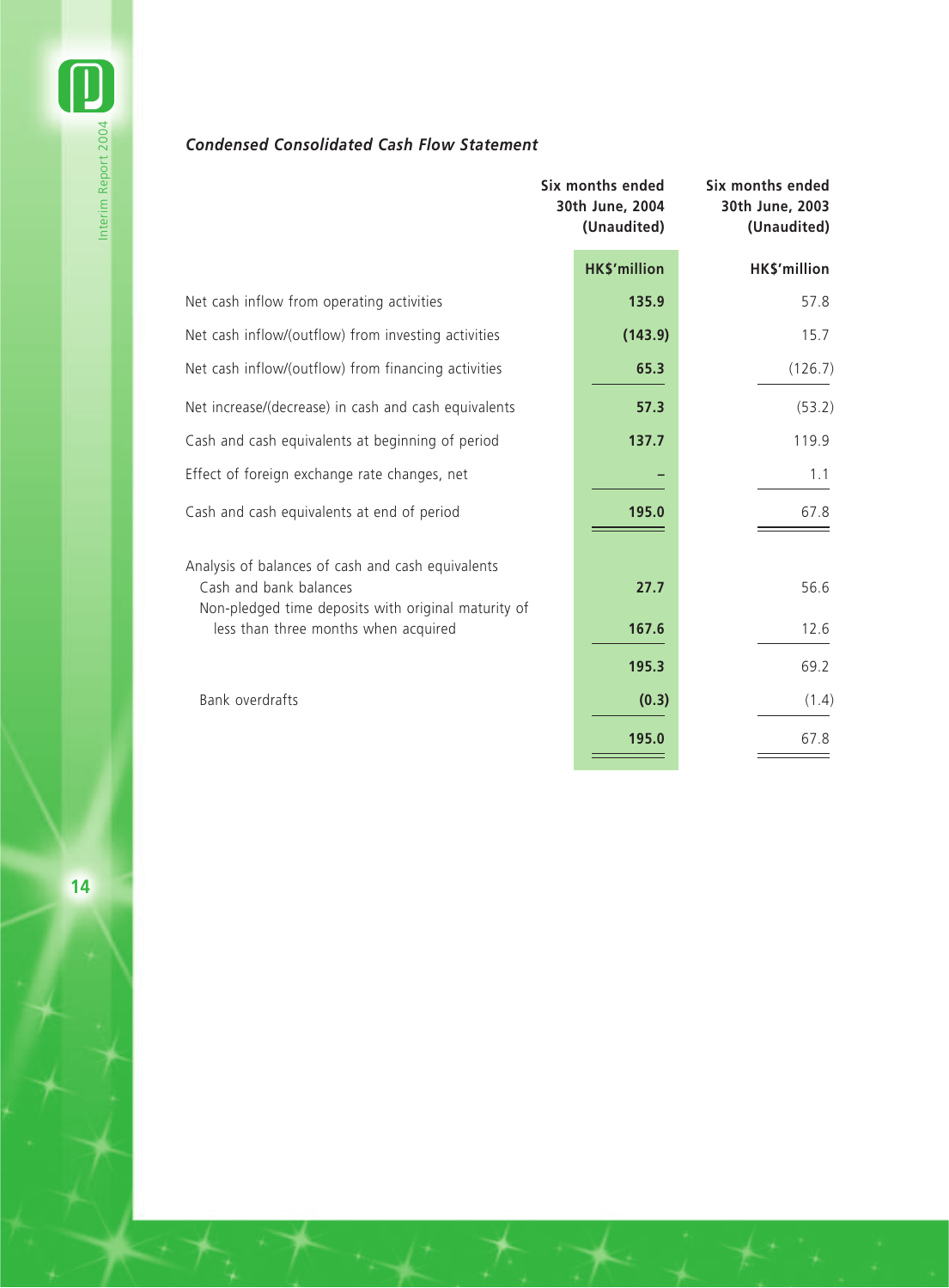## *Notes to Condensed Consolidated Financial Statements*

#### **1. Accounting Policies**

These unaudited interim condensed consolidated financial statements have been prepared in accordance with Hong Kong Statement of Standard Accounting Practice ("SSAP") 25 "Interim Financial Reporting" issued by the Hong Kong Institute of Certified Public Accountants and Appendix 16 of the Rules Governing the Listing of Securities on The Stock Exchange of Hong Kong Limited.

The accounting policies and basis of presentation used in the preparation of these interim financial statements are the same as those used in the Group's audited financial statements for the year ended 31st December, 2003.

#### **2. Segment Information**

Segment information is presented by way of two segment formats: (i) on a primary segment reporting basis, by business segment; and (ii) on a secondary segment reporting basis, by geographical segment.

The Group's operating businesses are structured and managed separately, according to the nature of their operations and the products and services they provide. Each of the Group's business segments represents a strategic business unit that offers products and services which are subject to risks and returns that are different from those of the other business segments. Summary details of the business segments are as follows:

- (a) the property development and investment segment comprises the development and sale of properties, the leasing of office and commercial premises and the provision of estate agency services;
- (b) the construction and building related segment is engaged in construction works and building related businesses, including the provision of development consultancy and project management services, property management and also security systems and other software development and distribution (the property management segment, which was previously separately disclosed as a business segment, was combined with the construction and building related segment in the current period in order to better reflect the performance of similar businesses within the Group);
- (c) the hotel ownership and management segment is engaged in hotel operations and the provision of hotel management services;
- (d) the brewery operations segment represents the Group's brewery operations in Mainland China; and
- (e) the others segment mainly comprises the Group's securities trading, laundry services, bakery operations and other investments.

In determining the Group's geographical segments, revenues are attributed to the segments based on the location of the customers.

Intersegment sales and transfers are transacted with reference to the selling prices used for sales made to third parties at the then prevailing market prices.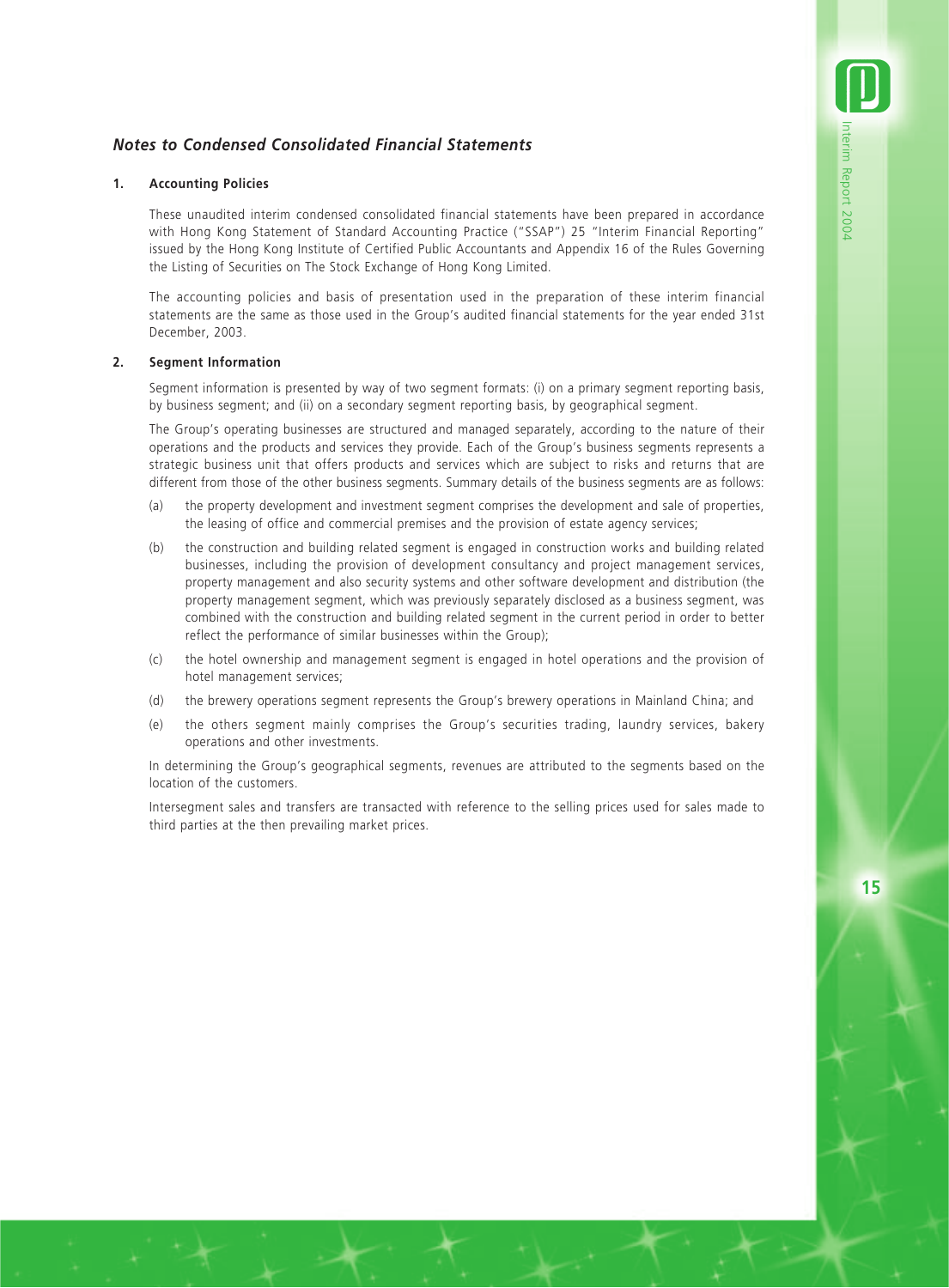Interim Report 2004 Interim Report 2004

> Business segments (a) Business segments  $\mathcal{L}$

The following table presents revenue and profit/(loss) information for the Group's business segments. The following table presents revenue and profit/(loss) information for the Group's business segments.

**GROUP**

|                                                                                                                            |                       | Property development<br>and investment |                       | Construction and<br>building related<br>businesses |                       | and management<br>Hotel ownership      |                      | operations<br>Brewery                  | <b>Others</b>                          |                       | Eliminations                           |        | Consolidated                           |                      |
|----------------------------------------------------------------------------------------------------------------------------|-----------------------|----------------------------------------|-----------------------|----------------------------------------------------|-----------------------|----------------------------------------|----------------------|----------------------------------------|----------------------------------------|-----------------------|----------------------------------------|--------|----------------------------------------|----------------------|
|                                                                                                                            | 2004                  | 2003<br>Six months ended<br>30th June, | 2004                  | 2003<br>Six months ended<br>30th June,             | 2004                  | 2003<br>Six months ended<br>30th June, | 2004                 | 2003<br>Six months ended<br>30th June, | Six months ended<br>30th June,<br>2004 | 2003                  | Six months ended<br>30th June,<br>2004 | 2003   | Six months ended<br>30th June,<br>2004 | 2003                 |
|                                                                                                                            | (Unaudited)<br>HK\$'m | (Unaudited)<br>HK\$'m                  | (Unaudited)<br>HK\$'m | (Unaudited)<br>HK\$'m                              | (Unaudited)<br>HK\$'m | (Unaudited)<br>HK\$'m                  | (Unaudited)<br>HKS'm | (Unaudited)<br>HK\$'m                  | (Unaudited)<br>HK\$'m                  | (Unaudited)<br>HK\$'m | (Unaudited) (Unaudited)<br>HKS'm       | HK\$'m | (Unaudited)<br>HK\$'m                  | HKS'm<br>(Unaudited) |
| Sales to external customers<br>Intersegment sales<br>Segment revenue:                                                      | $32.6$<br>0.5         | 6.0<br>$\frac{5}{2}$                   | 55.5<br>21.2          | 9.8<br>47.3                                        | 454.3<br>$\approx$    | 323.0<br>$\overline{c}$                | 26.1                 | 17.6                                   | 4.9                                    | 20<br>₩               | (27.8)                                 | (14.5) | 570.2                                  | 395.9                |
| Total                                                                                                                      | 33,1                  | 5.9                                    | 76.7                  | 57.1                                               | 455.5                 | 323.                                   | 26.                  | 17.6                                   | ಀ                                      | ی                     | (27.8)                                 | (14.5) | 570.2                                  | 395.9                |
| Segment results                                                                                                            | 12.6                  | 39.7                                   | (0.9)                 | $\frac{6}{1}$                                      | 289.                  | $\infty$                               | $\overline{5}$       | (3.9)                                  | (1.5)                                  |                       |                                        |        | 299.3                                  | $\overline{60}$      |
| non-operating and corporate gains<br>nterest income and unallocated<br>Unallocated non-operating and<br>corporate expenses |                       |                                        |                       |                                                    |                       |                                        |                      |                                        |                                        |                       |                                        |        | (19.7)<br>$\Box$                       | (40.2)<br>2.9        |
| Profit from operating activities<br>Share of profits less losses of:<br>Finance costs                                      |                       |                                        |                       |                                                    |                       |                                        |                      |                                        |                                        |                       |                                        |        | (47.4)<br>281.3                        | (94.1)<br>23.4       |
| Jointly controlled entity<br>Associates                                                                                    | 59.3                  | (0.1)<br>$\bar{1}$                     | $\mathcal{A}$<br>I,   | $\mathcal{A}$<br>J.                                | (0.2)<br>L.           | (0.5)<br>I.                            | J.<br>$\mathbf{I}$   | $\,$ 1<br>I.                           | (6.9)<br>$\mathsf I$                   | (1.2)<br>J.           | f,<br>J,                               |        | (7.1)<br>59.3                          | (0.1)<br>(1.7)       |
| Profit/(Loss) before tax<br>Tax                                                                                            |                       |                                        |                       |                                                    |                       |                                        |                      |                                        |                                        |                       |                                        |        | (2.8)<br>286.1                         | (72.5)<br>48.9       |
| Profit/(Loss) before minority interests<br>Minority interests                                                              |                       |                                        |                       |                                                    |                       |                                        |                      |                                        |                                        |                       |                                        |        | (155.8)<br>283.3                       | (23.6)<br>39.4       |
| Net profit from ordinary activities<br>attributable to shareholders                                                        |                       |                                        |                       |                                                    |                       |                                        |                      |                                        |                                        |                       |                                        |        | 127.5                                  | 15.8                 |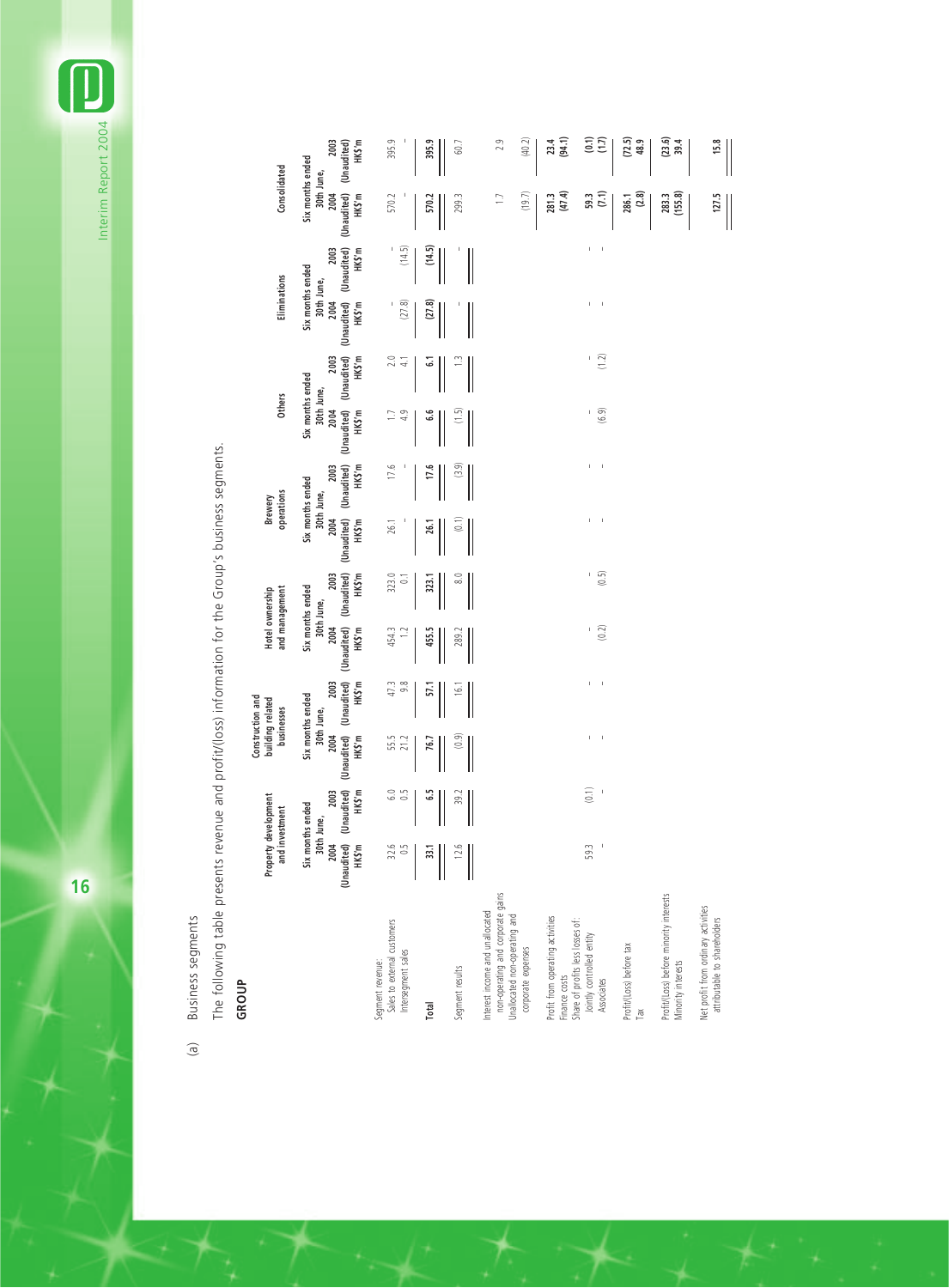| CANMAN<br>J<br>ļ                  | ٦ |
|-----------------------------------|---|
| Γ,<br>J                           |   |
| nonranon<br>こりワ<br>$\mathfrak{c}$ | ١ |
|                                   |   |

The following table presents revenue information for the Group's geographical segments. The following table presents revenue information for the Group's geographical segments.

# **GROUP**

 $\rightarrow$ 

| 395.9<br>570.2<br>HKS'm<br>32.2<br>Six months ended<br>30th June,<br>(Unaudited) (Unaudited)<br>HK\$'m<br>HK\$'m<br>17.7<br>$\begin{array}{c c}\n26.3 \\ \hline\n\end{array}$<br>naudited) (Unaudited)<br>346.0<br>HK\$'m<br>2004 2003<br>months ended<br>30th June,<br>(S'm)<br>543.9<br>$\overline{\phantom{a}}$ |                             |    | Hong Kong | Mainland China | Canada | Eliminations | Consolidated |        |
|--------------------------------------------------------------------------------------------------------------------------------------------------------------------------------------------------------------------------------------------------------------------------------------------------------------------|-----------------------------|----|-----------|----------------|--------|--------------|--------------|--------|
|                                                                                                                                                                                                                                                                                                                    |                             | šĭ |           |                |        |              |              |        |
|                                                                                                                                                                                                                                                                                                                    |                             |    |           |                |        |              |              | HK\$'m |
|                                                                                                                                                                                                                                                                                                                    | sales to external customers |    |           |                |        |              |              |        |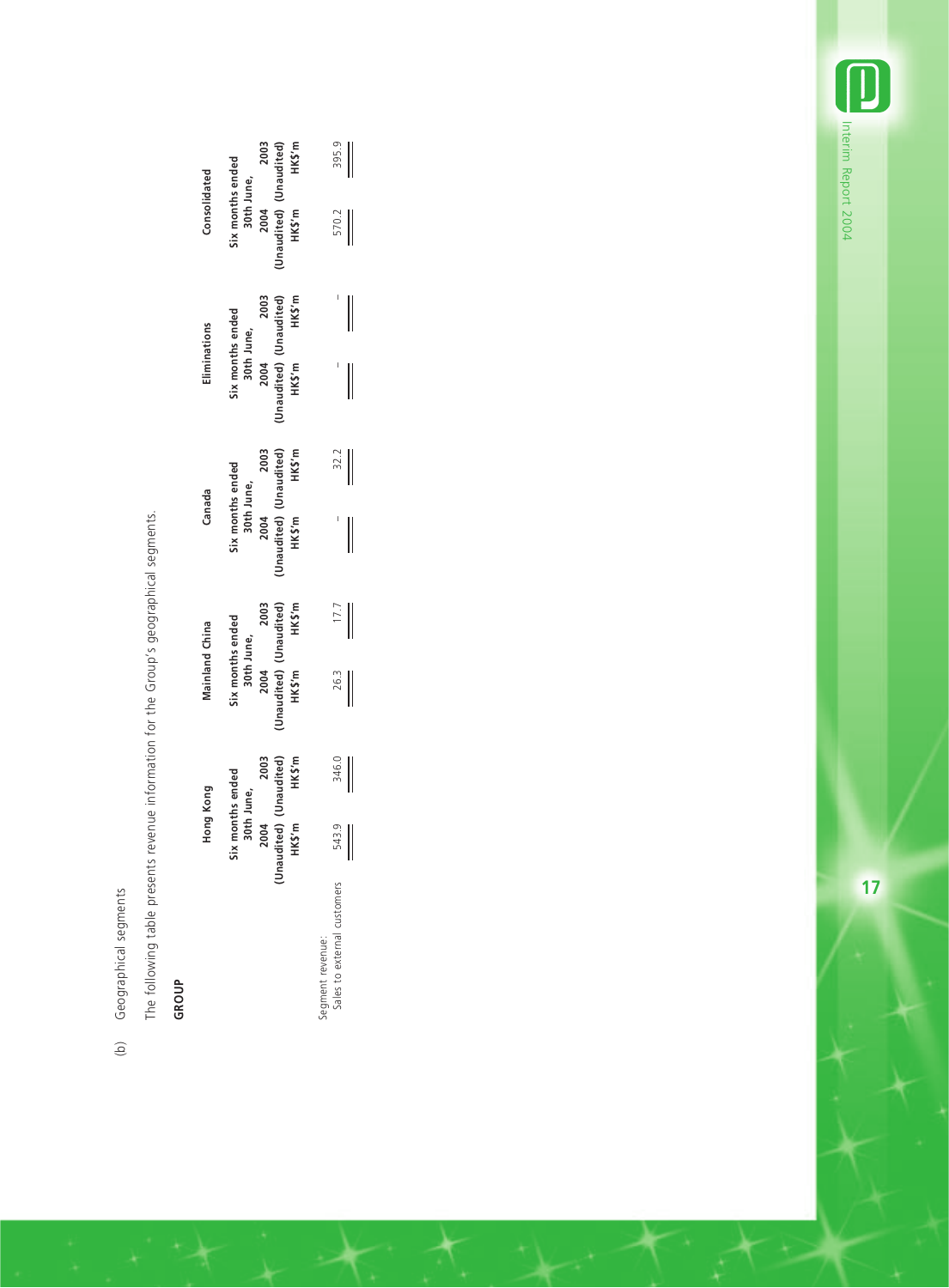(c) An analysis of profit on sale of investments or properties of the Group is as follows:

|                                                                          | Six months ended<br>30th June, 2004<br>(Unaudited) | Six months ended<br>30th June, 2003<br>(Unaudited) |
|--------------------------------------------------------------------------|----------------------------------------------------|----------------------------------------------------|
|                                                                          | <b>HK\$'million</b>                                | HK\$'million                                       |
| Profit on disposal of listed investments<br>Profit on sale of properties | 0.1<br>8.9                                         |                                                    |

#### **3. Discontinued Operation**

As previously reported, on 3rd September, 2002, Regal Hotels International Holdings Limited ("RHIHL"), the listed subsidiary company of the Company, and its subsidiary companies (the "RHIHL Group") entered into a sale and purchase agreement with a purchaser (the "CH Purchaser") to dispose of its 100% interest in a hotel property in Canada. The CH Purchaser subsequently defaulted to proceed to complete the sale and purchase. Since the default by the CH Purchaser, on 25th June, 2003, the RHIHL Group disposed of its 100% shareholding interest in the Canadian subsidiary company then indirectly holding the hotel property to an independent third party for a nominal consideration of CAD2.00, with sharing arrangements on any recovery from the defaulted purchaser. Accordingly, a loss on disposal of HK\$9.7 million was accounted for in the prior period's consolidated profit and loss account. The principal repayment obligations of the bank loans secured on the hotel property in the principal sum of approximately CAD33.85 million (approximately HK\$195.8 million) have no recourse against the RHIHL Group.

The turnover, expenses and results attributable to the discontinued operation for the period from 1st January, 2003 to 25th June, 2003 (date of completion of disposal of the Canadian hotel operation) were as follows:

|                                                                                | Six months ended<br>30th June, 2003<br>(Unaudited) |
|--------------------------------------------------------------------------------|----------------------------------------------------|
|                                                                                | HK\$'million                                       |
| TURNOVER<br>Cost of sales                                                      | 32.2<br>(37.3)                                     |
| Gross loss<br>Administrative expenses<br>Other operating expenses              | (5.1)<br>(1.9)<br>(1.1)                            |
| LOSS FROM OPERATING ACTIVITIES                                                 | (8.1)                                              |
| Finance costs                                                                  | (4.2)                                              |
| NET LOSS FROM ORDINARY ACTIVITIES<br>ATTRIBUTABLE TO SHAREHOLDERS              | (12.3)                                             |
| The net cash flows attributable to the discontinued operation were as follows: |                                                    |
| Operating<br>Investing<br>Financing                                            | 0.1<br>(0.3)<br>(5.4)                              |
| Net cash outflows                                                              | (5.6)                                              |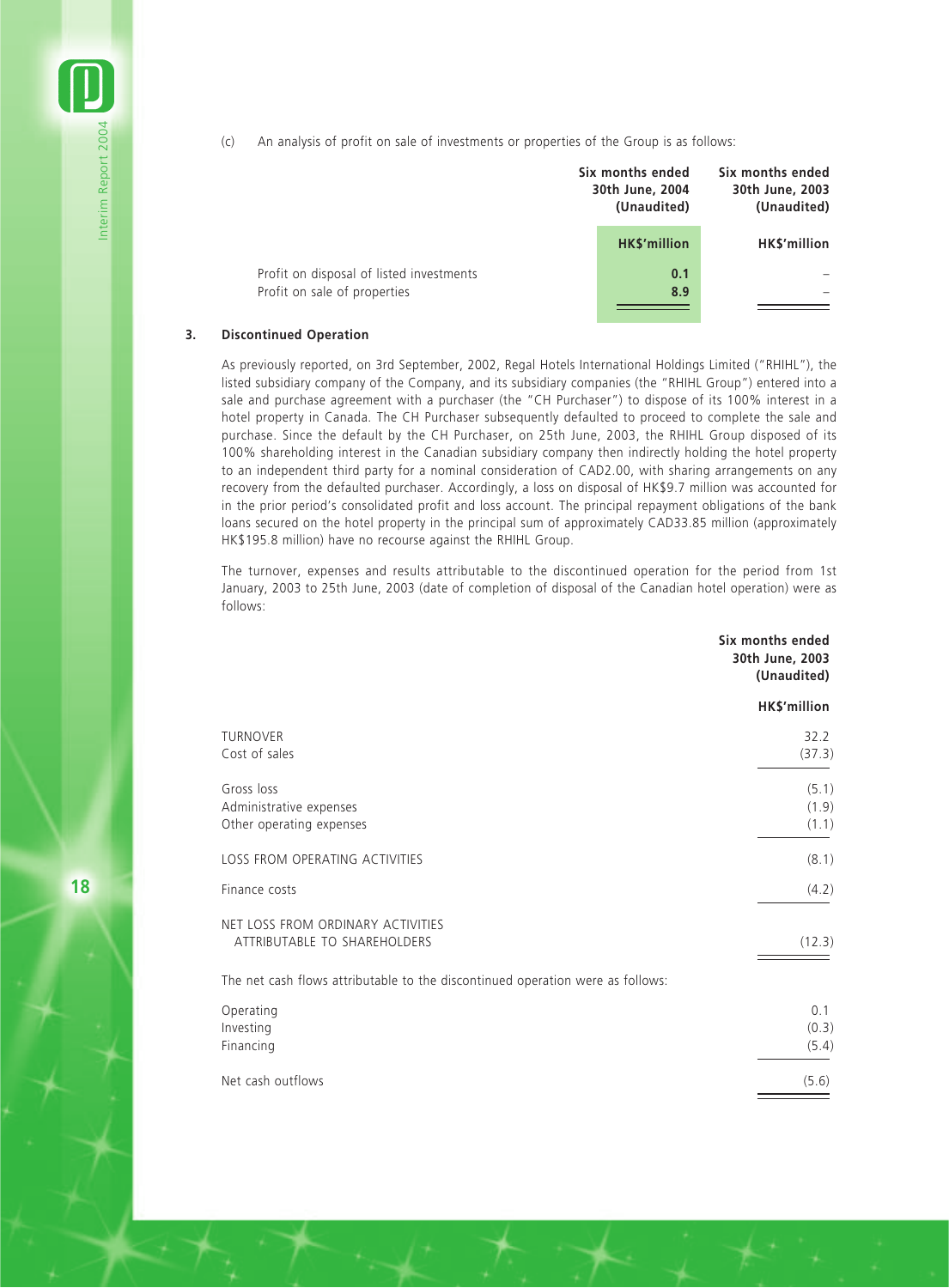#### **4. Other Revenue**

Other revenue includes the following major item:

|                 | Six months ended<br>30th June, 2004<br>(Unaudited) | Six months ended<br>30th June, 2003<br>(Unaudited) |
|-----------------|----------------------------------------------------|----------------------------------------------------|
|                 | <b>HK\$'million</b>                                | HK\$'million                                       |
| Interest income | 1.6                                                | 3.4                                                |

## **5. Other Operating Expenses**

Other operating expenses include the following major items:

|                                                                                             | Six months ended<br>30th June, 2004<br>(Unaudited) | Six months ended<br>30th June, 2003<br>(Unaudited) |
|---------------------------------------------------------------------------------------------|----------------------------------------------------|----------------------------------------------------|
|                                                                                             | <b>HK\$'million</b>                                | HK\$'million                                       |
| Depreciation<br>Amortisation of goodwill<br>Loss on deemed disposal of the Group's interest |                                                    | 21.5<br>20.2<br>7.2<br>6.3                         |
| in the listed subsidiary company                                                            |                                                    | 4.6                                                |
| Termination fee in respect of cancellation of<br>the disposal of a hotel property           |                                                    | 39.0                                               |

#### **6. Finance Costs**

|                                                                                                                                     | Six months ended<br>30th June, 2004<br>(Unaudited) | Six months ended<br>30th June, 2003<br>(Unaudited) |  |
|-------------------------------------------------------------------------------------------------------------------------------------|----------------------------------------------------|----------------------------------------------------|--|
|                                                                                                                                     | <b>HK\$'million</b>                                | HK\$'million                                       |  |
| Interest on bank loans and overdrafts, convertible bonds,<br>promissory notes and other loans wholly<br>repayable within five years | 42.2                                               | 91.0                                               |  |
| Interest capitalised in respect of property development<br>projects and construction contracts                                      |                                                    | (0.4)                                              |  |
|                                                                                                                                     | 42.2                                               | 90.6                                               |  |
| Amortisation of deferred expenditure<br>Other loan costs                                                                            | 5.1<br>0.1                                         | 3.5                                                |  |
| Total finance costs                                                                                                                 | 47.4                                               | 94.1                                               |  |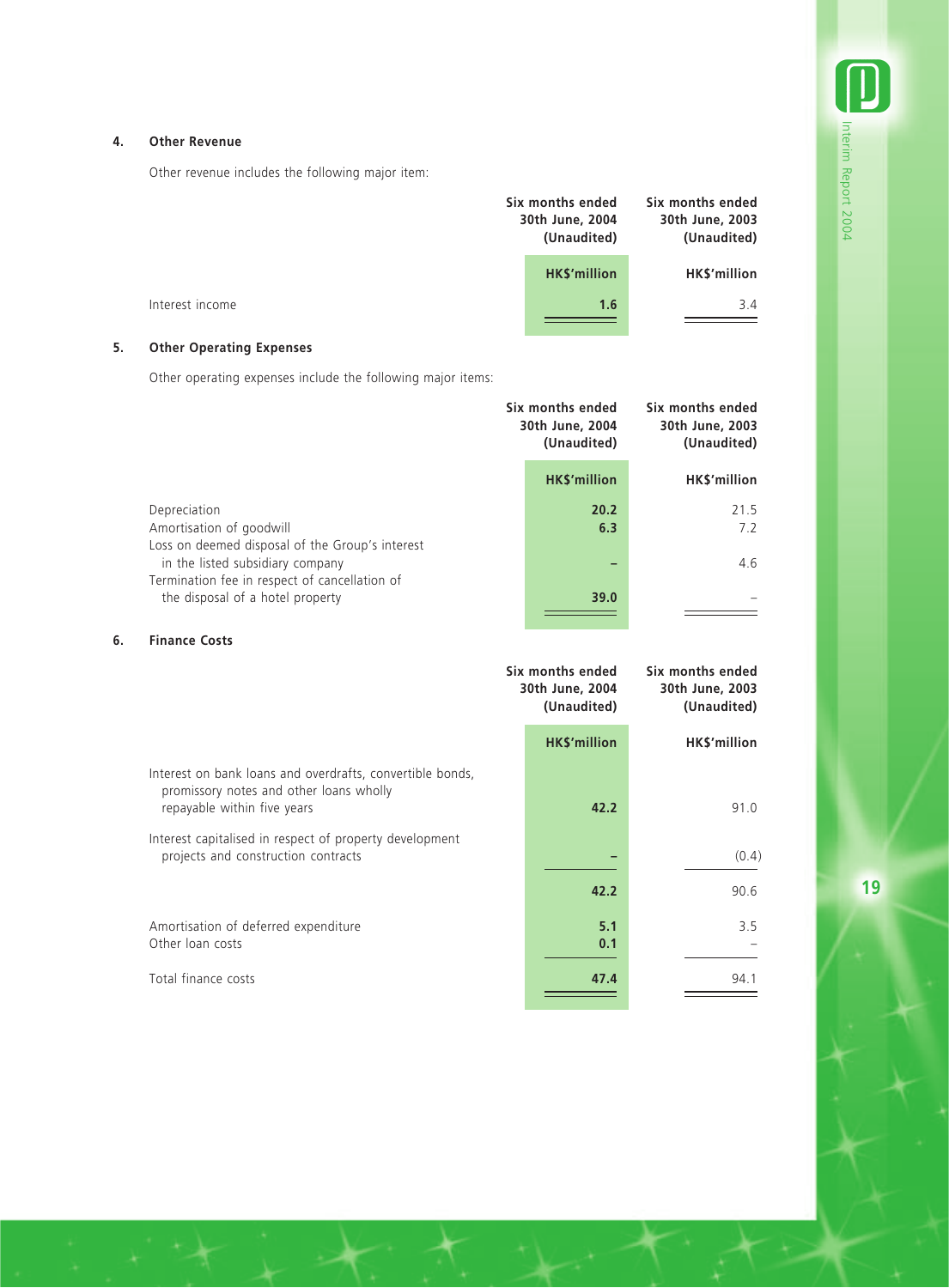**7. Tax**

Interim Report 2004

nterim Report 2004

|                                                                       | Six months ended<br>30th June, 2004<br>(Unaudited) |                    | Six months ended<br>30th June, 2003<br>(Unaudited) |
|-----------------------------------------------------------------------|----------------------------------------------------|--------------------|----------------------------------------------------|
|                                                                       |                                                    | <b>HKS'million</b> | <b>HKS'million</b>                                 |
| The Group:<br>Provision for tax in respect of profits for the period: |                                                    |                    |                                                    |
| Hong Kong<br>Overseas                                                 |                                                    | 1.8<br>0.1         | 1.4<br>0.1                                         |
| Deferred tax expenses/(income)                                        |                                                    | 0.9                | (50.4)                                             |
| Tax charge/(credit) for the period                                    |                                                    | 2.8                | (48.9)                                             |

The provision for Hong Kong profits tax has been calculated by applying the applicable tax rate of 17.5% (2003 - 17.5%) to the estimated assessable profits which were earned in or derived from Hong Kong during the period.

Tax on the profits of subsidiary companies operating overseas is calculated at the rates prevailing in the respective jurisdictions in which they operate, based on existing legislation, practices and interpretations thereof.

No provision for tax is required for the associates or the jointly controlled entity as no assessable profits were earned by these associates or the jointly controlled entity during the period (2003 - Nil).

Deferred tax expenses/(income) have been calculated by applying the rate that is expected to apply in the period when the asset is realised or the liability is settled.

#### **8. Earnings/(Loss) Per Ordinary Share**

(a) Basic earnings per ordinary share

The calculation of basic earnings per ordinary share is based on the net profit from ordinary activities attributable to ordinary shareholders for the period of HK\$127.5 million (2003 - HK\$15.8 million) and on the weighted average of 4,568.5 million (2003 - 2,792.8 million) ordinary shares of the Company in issue during the period.

(b) Diluted earnings/(loss) per ordinary share

The calculation of diluted earnings per ordinary share for the period ended 30th June, 2004 is based on the adjusted net profit from ordinary activities attributable to ordinary shareholders for the period of HK\$127.2 million as adjusted for the deemed changes in the Group's interest in the listed subsidiary company and on the adjusted weighted average of 6,129.9 million ordinary shares of the Company that would have been in issue during the period assuming (i) all outstanding convertible preference shares and optional convertible bonds of the RHIHL Group were converted into ordinary shares of RHIHL at the beginning of the period; and (ii) all the 1,990.0 million convertible preference shares of the Company were converted into the same number of ordinary shares of the Company at the beginning of the period. The exercise prices of share options of the Company and RHIHL outstanding during the period are higher than the average market prices of the respective ordinary shares of the Company and RHIHL and, accordingly, they have no dilutive effect on the basic earnings per ordinary share.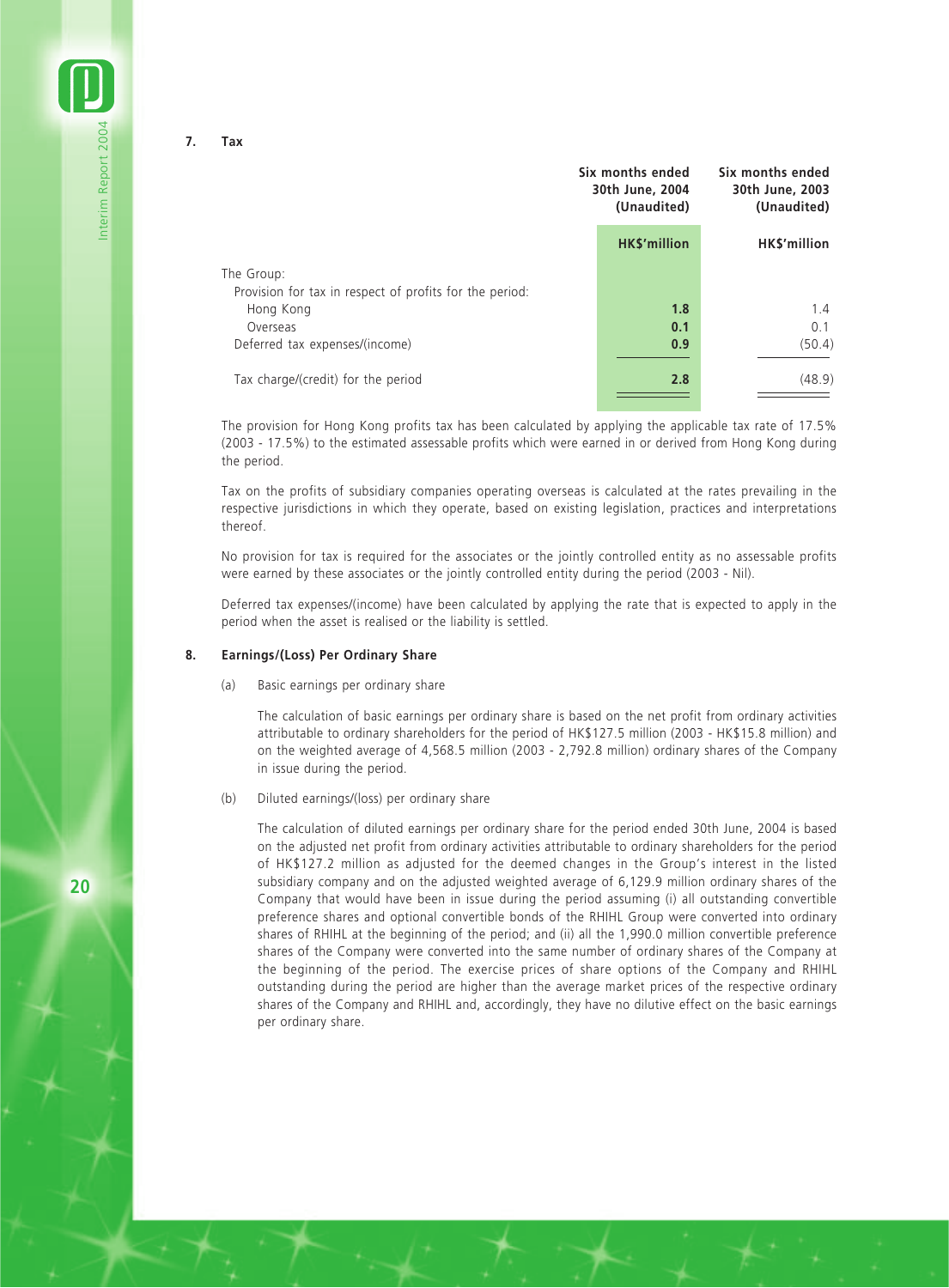The calculation of diluted loss per ordinary share for the period ended 30th June, 2003 was based on the adjusted net loss from ordinary activities attributable to ordinary shareholders for the prior period of HK\$33.4 million as adjusted for the deemed changes in the Group's interest in the listed subsidiary company and on the adjusted weighted average of 5,768.5 million ordinary shares of the Company that would have been in issue during the prior period assuming (i) all outstanding convertible preference shares and convertible bonds (including optional convertible bonds) of the RHIHL Group were converted into ordinary shares of RHIHL at the beginning of the prior period; and (ii) all the 3,450.0 million convertible preference shares of the Company were converted into the same number of ordinary shares of the Company at the beginning of the prior period. The exercise of share options of the Company and RHIHL were anti-dilutive.

#### **9. Dividend**

The Directors have resolved not to declare the payment of any interim dividend for the financial year ending 31st December, 2004 (2003 - Nil).

According to the terms of the convertible preference shares of the Company, the holders of the convertible preference shares shall not be entitled to any right of participation in the profits of the Company.

#### **10. Long Term Investments**

Included in the long term investments is an amount of HK\$56.9 million (31st December, 2003 - HK\$56.9 million) which represents the Group's unlisted investments comprising a 23% interest each in two sinoforeign joint venture companies, namely Beijing Century City Real Estate Development Co., Ltd. and Beijing Jianye Real Estate Developing Co., Ltd. (collectively, the "Investee Companies") established in Beijing, the People's Republic of China (the "PRC"). Despite the Group's holding of 23% interests in the Investee Companies, the Directors confirm that the Group is not in a position to exercise significant influence over the financial and operating policies of the Investee Companies due to a previous contractual arrangement made with the independent third parties to exchange the Group's entire interests in the Investee Companies for the hotel portion of the land site beneficially and collectively held by the Investee Companies in accordance with the agreed terms. Accordingly, the Directors consider it appropriate to account for the investments therein as long term investments.

As explained in the Group's prior years' audited consolidated financial statements, a land site beneficially and collectively held by the Investee Companies was resumed by the Land Bureau in Beijing in 2000 on the grounds of its prolonged idle condition. The Group and the other parties concerned have been undergoing negotiations with the relevant PRC government authorities with a view to safeguarding the Investee Companies' interest in the land site. During 2002, an impairment loss of HK\$62.0 million (further to an impairment loss of HK\$180.0 million made in 2001) was made against the investments by reference to an independent valuation of the hotel portion of the land site. The valuation was conducted on the assumption that the Group has enforceable title to the land site.

In December 2003, approval on the overall development plan on the subject land site was obtained from the relevant government authorities. However, in the opinion of the Directors, it is not possible to determine with reasonable certainty the ultimate outcome of the negotiations with respect to the grant of the land use rights and the resolution of certain other outstanding issues with the other parties involved in the Investee Companies.

In the meantime, the Group continues to negotiate with prospective investors for the possible disposal of its investments in the Investee Companies at an indicative price which is substantially higher than its written down carrying value. Having regard to the circumstances developed to date, the Directors consider that no further provision is required to be made against the Group's investments in the Investee Companies.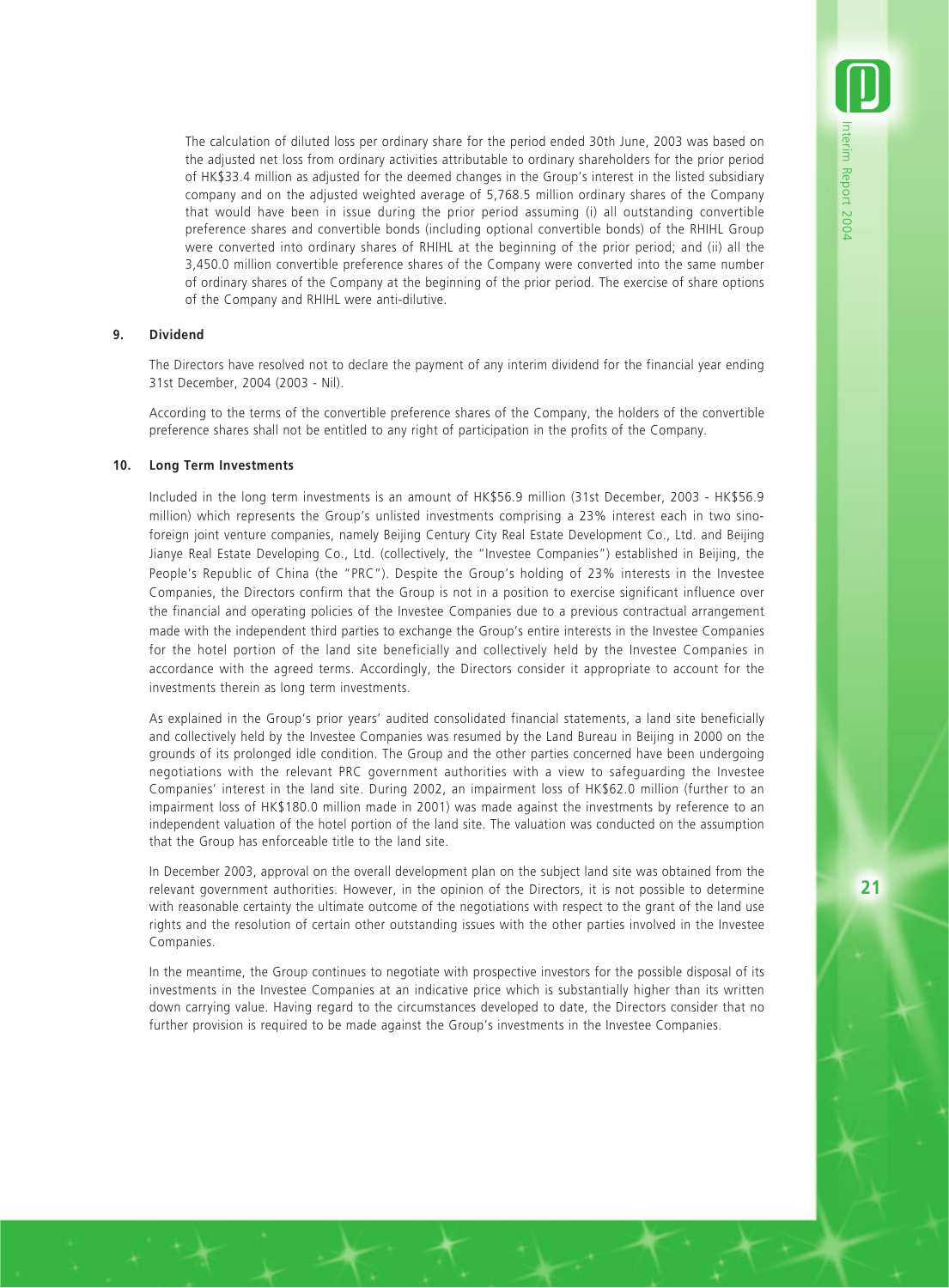#### **11. Debtors, Deposits and Prepayments**

Included in the balance is an amount of HK\$68.0 million (31st December, 2003 - HK\$47.5 million) representing the trade debtors of the Group. The aged analysis of such debtors is as follows:

|                                 | 30th June, 2004<br>(Unaudited) | 31st December, 2003<br>(Audited) |
|---------------------------------|--------------------------------|----------------------------------|
|                                 | <b>HK\$'million</b>            | HK\$'million                     |
| Outstanding balances with ages: |                                |                                  |
| Within 3 months                 | 61.9                           | 44.0                             |
| Between 4 to 6 months           | 2.8                            | 3.0                              |
| Between 7 to 12 months          | 4.3                            | 3.2                              |
| Over 1 year                     | 10.0                           | 9.7                              |
|                                 |                                |                                  |
|                                 | 79.0                           | 59.9                             |
| Provisions                      | (11.0)                         | (12.4)                           |
|                                 | 68.0                           | 47.5                             |

#### **Credit Terms**

Trade debtors, which generally have credit terms of 30 to 90 days, are recognised and carried at their original invoiced amount less provisions for doubtful debts which are made when collection of the full amount is no longer probable. Bad debts are written off as incurred.

#### **12. Creditors and Accruals**

Included in the balance is an amount of HK\$55.2 million (31st December, 2003 - HK\$59.9 million) representing the trade creditors of the Group. The aged analysis of such creditors is as follows:

|                                 | 30th June, 2004<br>(Unaudited) | 31st December, 2003<br>(Audited) |  |
|---------------------------------|--------------------------------|----------------------------------|--|
|                                 | <b>HK\$'million</b>            | HK\$'million                     |  |
| Outstanding balances with ages: |                                |                                  |  |
| Within 3 months                 | 43.4                           | 47.6                             |  |
| Between 4 to 6 months           | 5.3                            | 6.0                              |  |
| Between 7 to 12 months          | 2.5                            | 0.7                              |  |
| Over 1 year                     | 4.0                            | 5.6                              |  |
|                                 | 55.2                           | 59.9                             |  |

#### **13. Minority Interests**

Included in the minority interests is an amount of HK\$39.0 million (31st December, 2003 - Nil) which represents the value of new ordinary shares to be issued by RHIHL as explained below.

Following the termination of the sale and purchase agreement, as supplemented, in respect of the disposal of a hotel property of the RHIHL Group (the "SP Agreement"), which took effect on 24th June, 2004, RHIHL was committed to issue certain new ordinary shares in settlement of the termination fee in the amount of HK\$39.0 million payable to the purchaser under the terms of the SP Agreement. In this connection, subsequent to the balance sheet date, on 12th July, 2004, 195.0 million new ordinary shares of HK\$0.01 each were issued by RHIHL at an issue price of HK\$0.20 per share.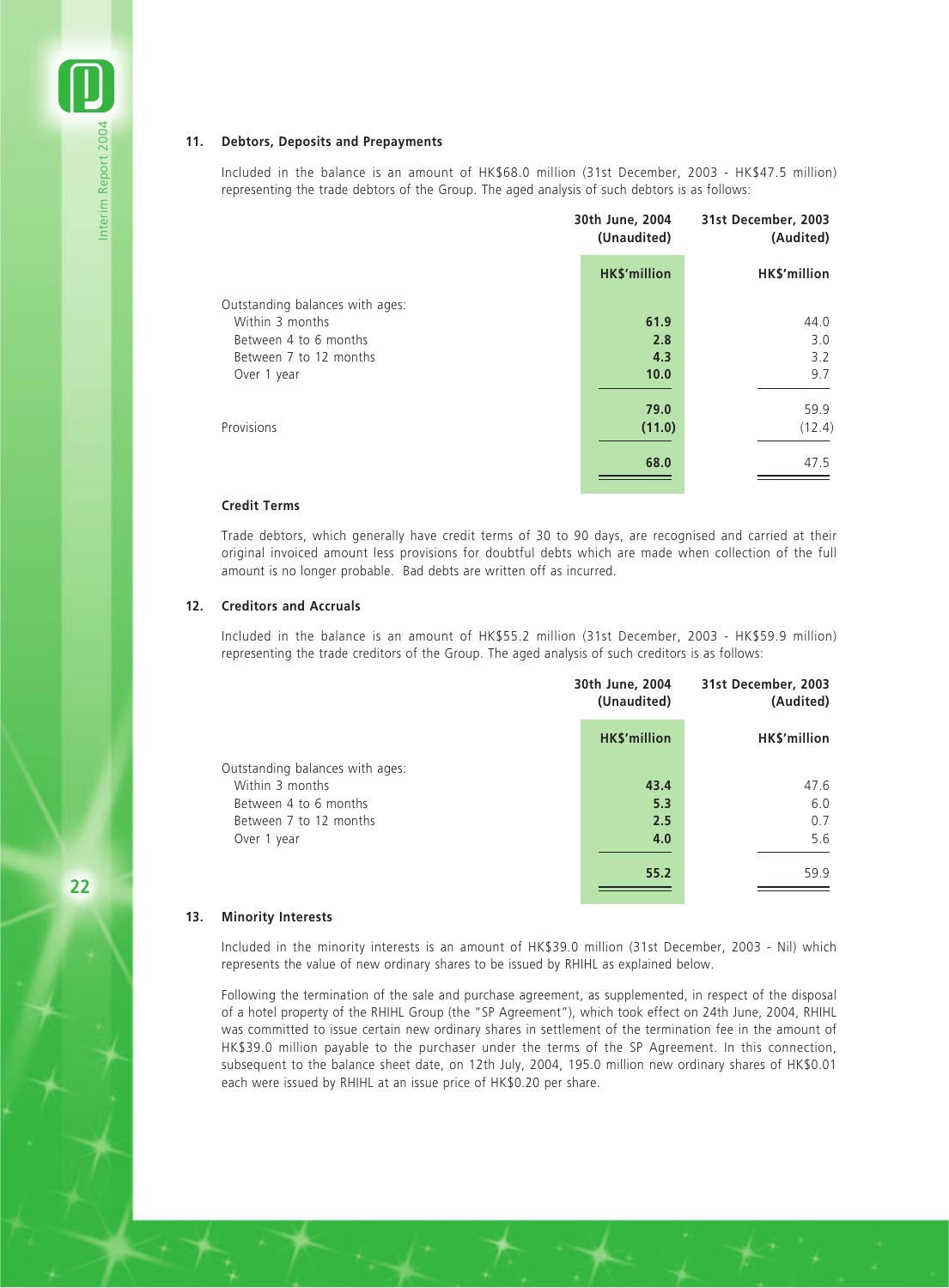#### **14. Related Party Transactions**

The Group had the following material related party transactions during the period:

|                                                                                                                                                                            | Six months ended<br>30th June, 2004<br>(Unaudited) | Six months ended<br>30th June, 2003<br>(Unaudited) |
|----------------------------------------------------------------------------------------------------------------------------------------------------------------------------|----------------------------------------------------|----------------------------------------------------|
|                                                                                                                                                                            | <b>HK\$'million</b>                                | <b>HKS'million</b>                                 |
| Advertising and promotion fees<br>(including cost reimbursements) paid to<br>an associate of Century City International<br>Holdings Limited ("CCIHL"), the listed ultimate |                                                    |                                                    |
| holding company of the Company                                                                                                                                             | 3.5                                                | 3.0                                                |
| Management costs allocated from CCIHL                                                                                                                                      | 6.7                                                | 7.8                                                |
| Gross construction fee income from<br>a jointly controlled entity                                                                                                          | 42.6                                               |                                                    |

The nature and terms of the above related party transactions are similar to those disclosed in the Group's audited consolidated financial statements for the year ended 31st December, 2003.

At the balance sheet date, the Group also had guarantees given in respect of banking facilities granted to a jointly controlled entity as detailed in note 16(a).

#### **15. Pledge of Assets**

At 30th June, 2004, certain of the Group's time deposits, properties held for sale, listed investments, interests in associates, fixed assets including properties and equipment, inventories and receivables with a total carrying value of HK\$7,816.5 million (31st December, 2003 - HK\$7,732.4 million) and the shares held in certain subsidiary companies, including certain ordinary shares held in the listed subsidiary company, and a jointly controlled entity, were pledged to secure general banking facilities granted to the Group and the jointly controlled entity.

#### **16. Contingent Liabilities**

- (a) At 30th June, 2004, a corporate guarantee in the amount of HK\$2,359.0 million (31st December, 2003 – HK\$2,359.0 million) had been given by the Group in respect of banking facilities granted to a jointly controlled entity. The amount outstanding on these facilities attributable to the Group at the end of the period amounted to HK\$720.8 million (31st December, 2003 – HK\$2,255.4 million).
- (b) The Group has a contingent liability in respect of possible future long service payments to employees under the Employment Ordinance, with a maximum possible amount of HK\$10.4 million as at 30th June, 2004 (31st December, 2003 - HK\$12.8 million). The contingent liability has arisen because, at the balance sheet date, a number of current employees have achieved the required number of years of service to the Group and are eligible for long service payments under the Employment Ordinance, if their employment is terminated under certain circumstances. A provision has not been recognised in respect of such possible payments, as it is not considered probable that the situation will result in a material future outflow of resources from the Group.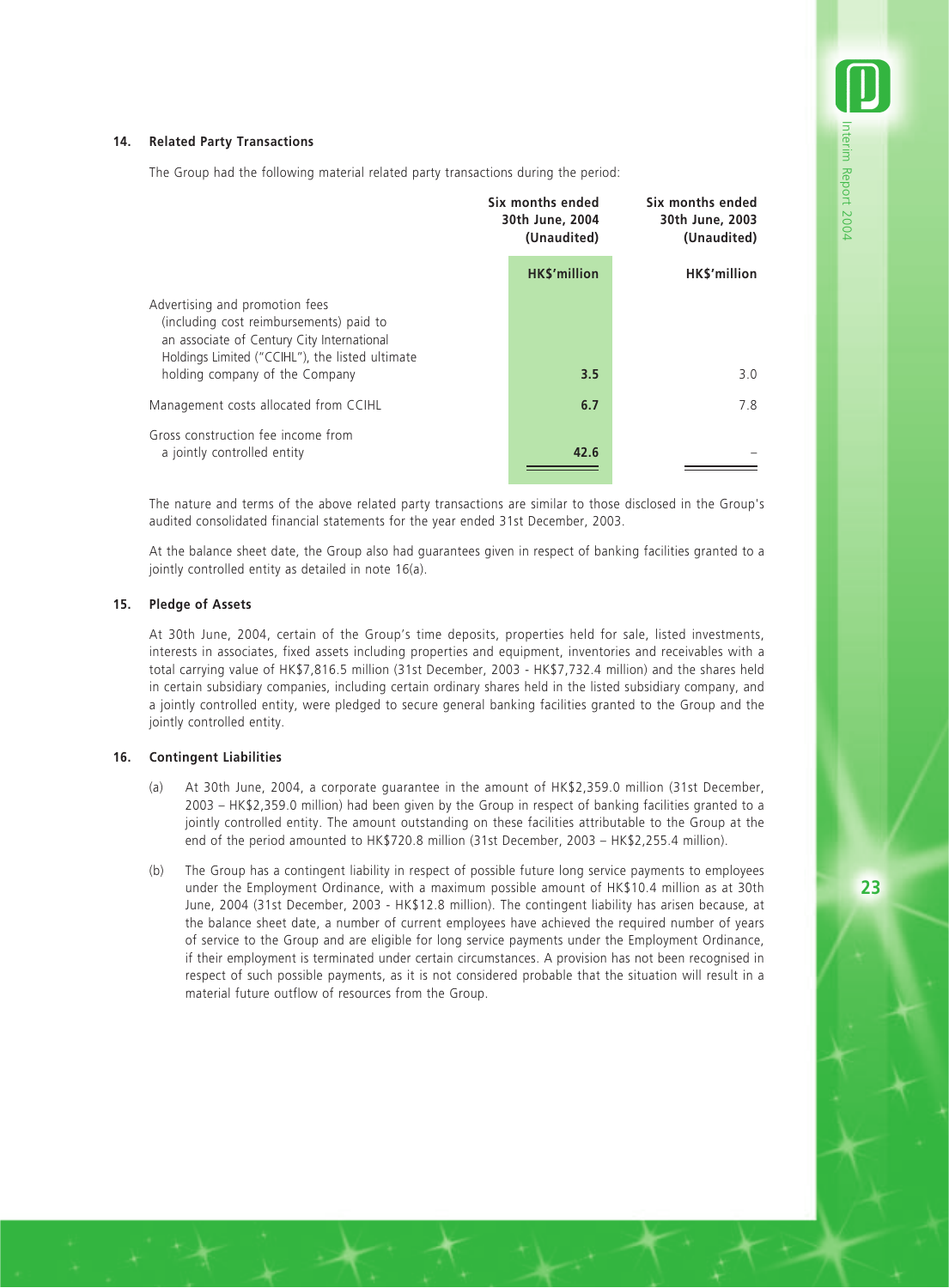#### **17. Operating Lease Arrangements**

#### (a) As lessor

Interim Report 2004

Interim Report 2004

The Group leases certain of its properties under operating lease arrangements, with leases negotiated for terms ranging from 10 months to 3 years. The terms of the leases generally also require the tenants to pay security deposits and, in certain cases, provide for periodic rent adjustments according to the terms under the leases.

At 30th June, 2004, the Group had total future minimum lease receivables under non-cancellable operating leases with its tenants falling due as follows:

|                                                            | 30th June, 2004<br>(Unaudited) | 31st December, 2003<br>(Audited) |
|------------------------------------------------------------|--------------------------------|----------------------------------|
|                                                            | <b>HK\$'million</b>            | HK\$'million                     |
| Within one year<br>In the second to fifth years, inclusive | 18.2<br>12.3                   | 15.8<br>12.7                     |
|                                                            | 30.5                           | 28.5                             |

#### (b) As lessee

The Group leases certain office and shop units under operating lease arrangements. Leases for properties are negotiated for terms of 6 months, except for a lease which is negotiated for a term of 18 years and provides for periodic rent adjustments according to the then prevailing market conditions.

At 30th June, 2004, the Group had total future minimum lease payments under non-cancellable operating leases falling due as follows:

|                                         | 30th June, 2004<br>(Unaudited) | 31st December, 2003<br>(Audited) |
|-----------------------------------------|--------------------------------|----------------------------------|
|                                         | <b>HK\$'million</b>            | HK\$'million                     |
| Land and buildings:                     |                                |                                  |
| Within one year                         | 2.4                            | 3.9                              |
| In the second to fifth years, inclusive | 8.8                            | 10.1                             |
| After the fifth year                    | 1.4                            | 2.5                              |
|                                         | 12.6                           | 16.5                             |
|                                         |                                |                                  |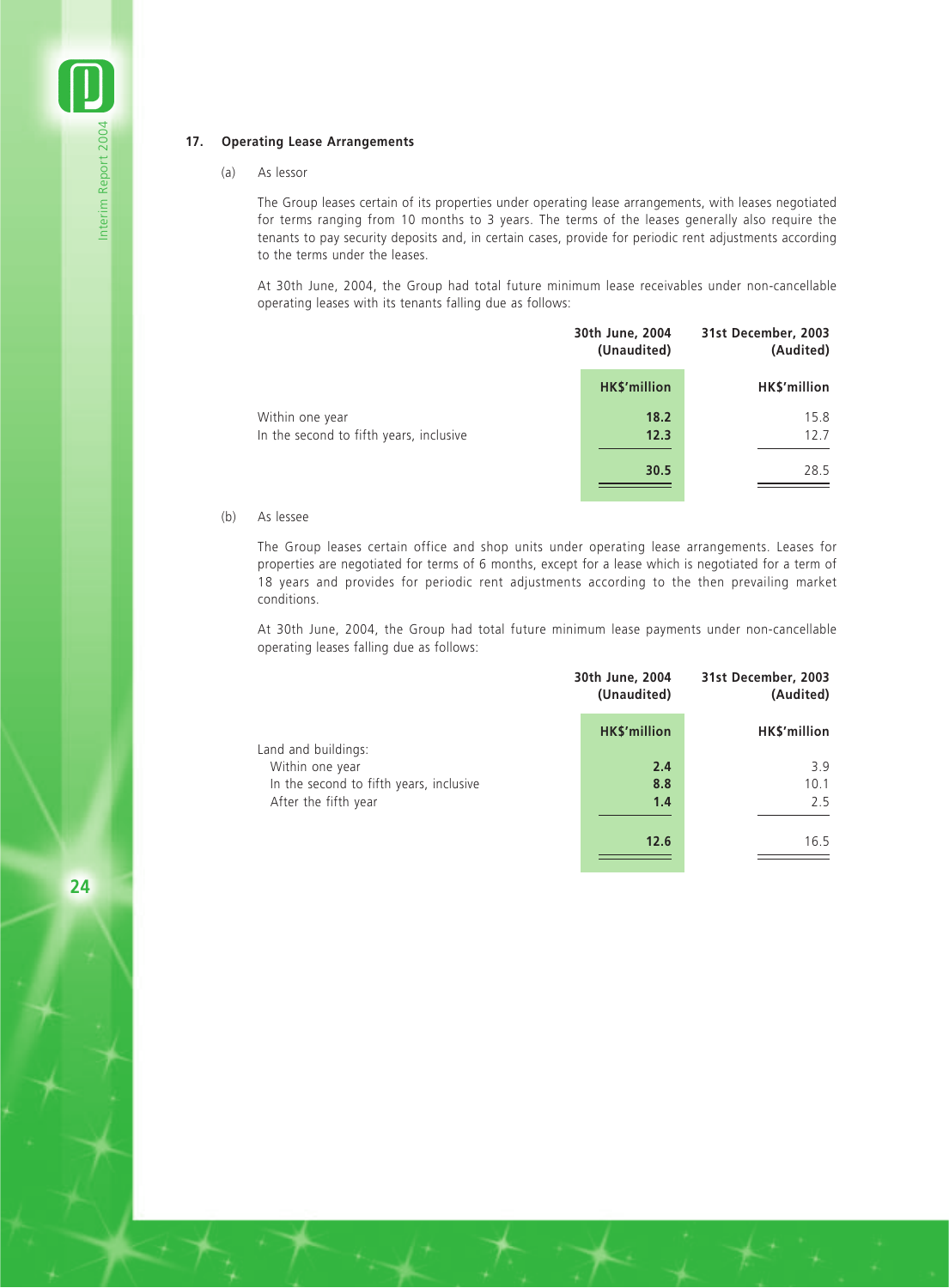#### **18. Commitments**

In addition to the operating lease commitments detailed in note 17(b) above, the Group had the following outstanding capital commitments:

|                                                                                                 | 30th June, 2004<br>(Unaudited) |                     | 31st December, 2003<br>(Audited) |             |
|-------------------------------------------------------------------------------------------------|--------------------------------|---------------------|----------------------------------|-------------|
|                                                                                                 |                                | <b>HK\$'million</b> | HK\$'million                     |             |
| Capital commitments in respect of the renovation<br>of or improvements to the hotel properties: |                                |                     |                                  |             |
| Authorised and contracted for<br>Authorised, but not contracted for                             |                                | 16.6<br>47.1        |                                  | 3.4<br>86.9 |
|                                                                                                 |                                | 63.7                |                                  | 90.3        |

#### **19. Post Balance Sheet Events**

Subsequent to the balance sheet date, in addition to the events detailed elsewhere in the condensed consolidated financial statements, the Group had the following significant transactions:

(i) At the special general meeting of the Company held on 19th July, 2004, an ordinary resolution was duly passed by the shareholders of the Company with respect to the issue by Cheerview Limited (the "Issuer"), a wholly-owned subsidiary company of RHIHL, of 2% Guaranteed Convertible Bonds due 2007, guaranteed by, and convertible into ordinary shares of, RHIHL (the "2% Convertible Bonds") up to an aggregate principal amount of HK\$400.0 million (comprising firm bonds in an aggregate principal amount of HK\$200.0 million (the "Firm Bonds") and optional bonds of up to an aggregate principal amount of HK\$200.0 million (the "Optional Bonds") to the relevant third party purchasers pursuant to the two subscription agreements both dated 3rd June, 2004 (the "Subscription Agreements") relating to the issue of the 2% Convertible Bonds.

On 21st July, 2004, two of the purchasers subscribed for, and to whom the Issuer issued, the Firm Bonds. The cash proceeds arising therefrom were used by the RHIHL Group substantially for repayment of its bank indebtedness. The Firm Bonds will be convertible into a total of 800.0 million new ordinary shares of RHIHL, at the initial conversion price of HK\$0.25 per ordinary share (subject to adjustments).

Dr. Francis Choi Chee Ming, who was subsequently appointed as a non-executive director and the vice-chairman of RHIHL on 18th August, 2004, holds a 100% equity interest in the purchaser under one of the Subscription Agreements which subscribed for HK\$100.0 million of the Firm Bonds and has the right to subscribe for Optional Bonds up to principal amount of HK\$100.0 million.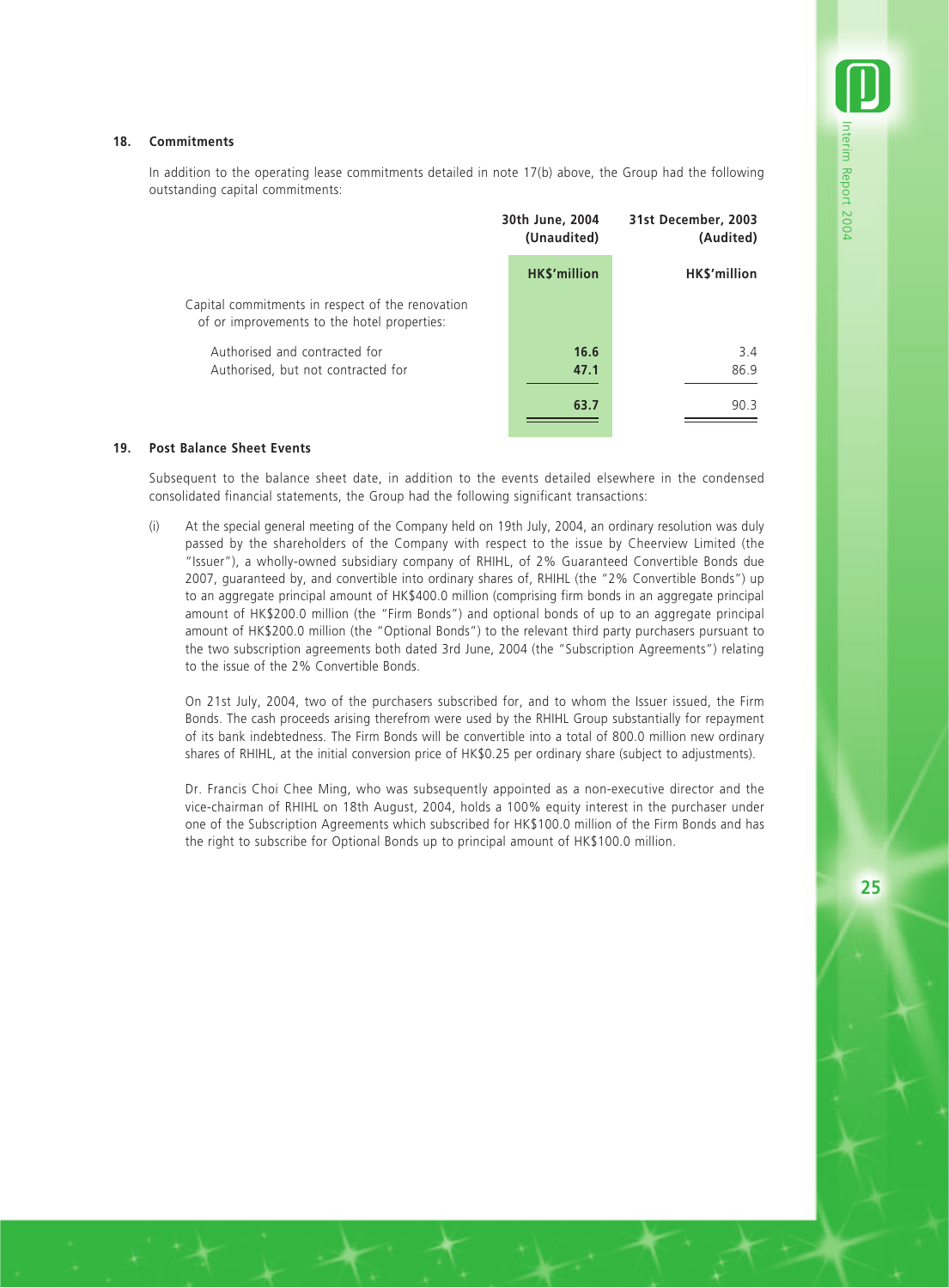(ii) At the special general meeting of RHIHL held on 19th July, 2004, an ordinary resolution was duly passed by the shareholders of RHIHL with respect to a bonus issue of warrants ("Warrants") of RHIHL to its shareholders, on the basis of one unit of Warrants carrying a subscription right of HK\$0.25 for every ten ordinary shares of RHIHL held by its shareholders on the register of members of RHIHL on 19th July, 2004.

On 2nd August, 2004, Warrants carrying aggregate subscription rights of approximately HK\$208.5 million were issued to the shareholders of RHIHL. The Warrants confer rights on their holders to subscribe for up to approximately 834.0 million new ordinary shares of RHIHL at the initial subscription price of HK\$0.25 per ordinary share (subject to adjustments), at any time from the date falling 6 months after the date of issue to the date falling 7 days prior to the third anniversary of the date of issue.

(iii) At the balance sheet date, the Company had a 53.7% voting interest and a 44.9% economic interest in RHIHL. Pursuant to certain settlement proposal described in a circular to the shareholders dated 26th August, 2002 and completed in October 2002 (the "Bonds Settlement"), 1,896.5 million ordinary shares of RHIHL (the "Relevant RHIHL Shares") were transfered to a special purpose vehicle company (the "SPV") wholly owned by the Company, which were subject to a phased release to the bondholders. The rights to dividends relating to these shares were with the bondholders. The Relevant RHIHL Shares were to be held by the SPV for a period of 12 months, subject to certain early release provisions, after the completion of the Bonds Settlement (i.e. from 1st November, 2002 to 31st October, 2003) following which they would be released, subject to certain conditions, at the option of the bondholders in phases. Up to the balance sheet date, a total of 1,179.9 million Relevant RHIHL Shares have been released to the bondholders while the remaining 716.6 million Relevant RHIHL Shares (including those entitled by but not yet released to the bondholders), representing 8.8% of the total issued ordinary shares of RHIHL, continued to be held by the SPV at the balance sheet date.

By 31st July, 2004, the remaining Relevant RHIHL Shares have been fully released in accordance with the terms under the Bonds Settlement. Accordingly, the Company's voting interest in RHIHL fell below 50% and thereafter RHIHL ceased to be a subsidiary company and became an associate of the Company. Based on the issued share capital of RHIHL as at the date of approval of these condensed consolidated financial statements, the Company had an economic and voting interest in RHIHL of 45.0%, after taking into account the additional interests acquired subsequent to the balance sheet date.

(iv) Subsequent to the balance sheet date, on 16th July, 2004, a total of 300.0 million new ordinary shares of HK\$0.01 each were issued to Almighty International Limited ("Almighty"), a wholly-owned subsidiary company of CCIHL, at HK\$0.146 per share at a total consideration of HK\$43.8 million (before expenses), following a placing of the same number of shares at the same price by Almighty to independent investors on 12th July, 2004.

**26**

Interim Report 2004

Interim Report 2004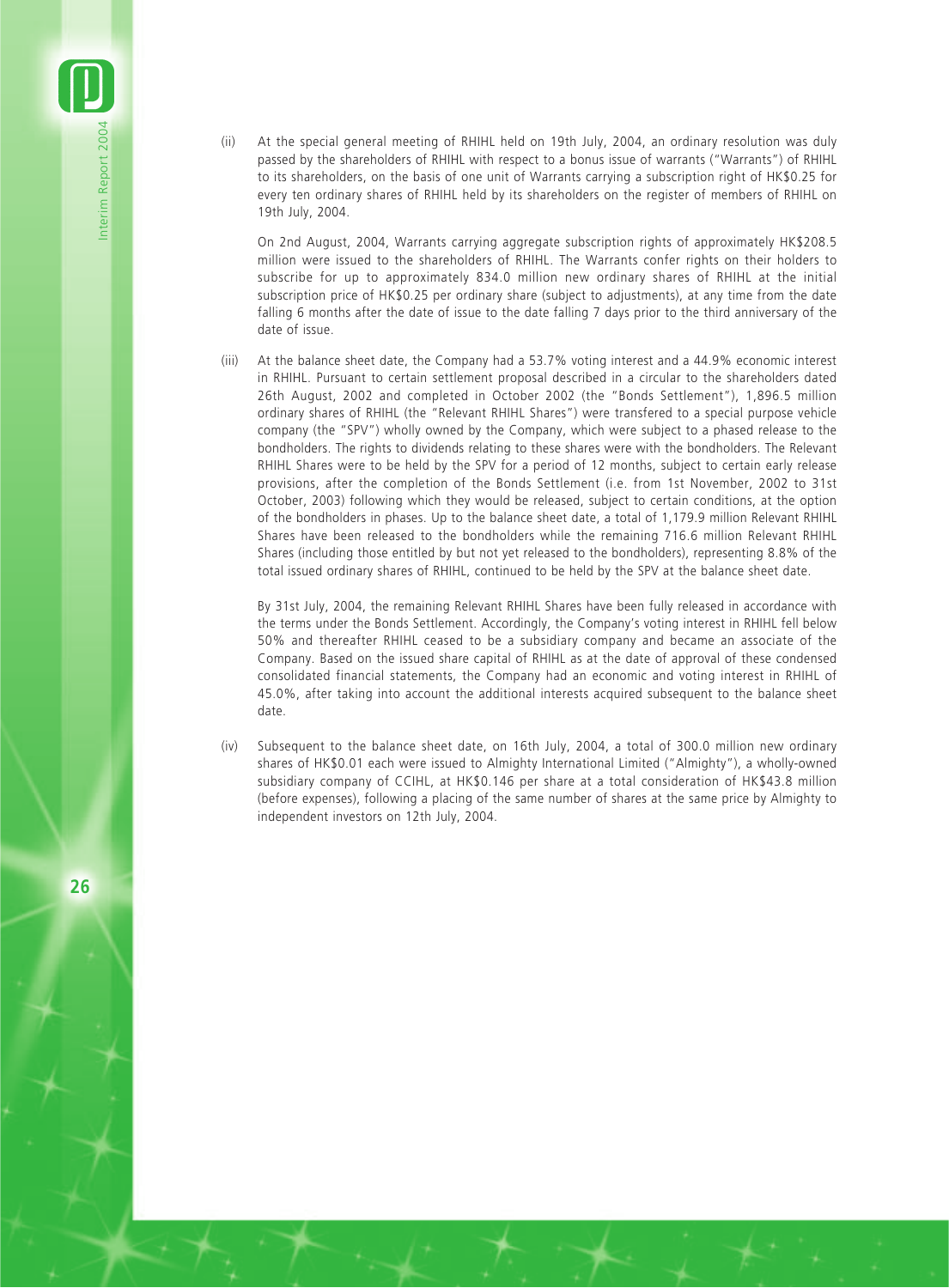#### **20. Share Options**

#### **Share Options Granted by the Company**

The Company operates an executive share option scheme (the "PHL Share Option Scheme"). The PHL Share Option Scheme was adopted by the Company's shareholders on 23rd November, 1993 and subsequently approved by the independent shareholders of Paliburg International Holdings Limited ("PIHL"), formerly the immediate listed holding company of the Company, on 15th December, 1993. Share options do not confer rights on the holders to dividends or to vote at shareholders' meetings.

During the period, details of movements in share options granted by the Company pursuant to the PHL Share Option Scheme are as follows:

|                                      | Number of ordinary shares<br>under share options** |                            |                                |                          |                                                                         |                                                                  |
|--------------------------------------|----------------------------------------------------|----------------------------|--------------------------------|--------------------------|-------------------------------------------------------------------------|------------------------------------------------------------------|
| Date of<br>grant of<br>share options | Name or<br>category of<br>participant              | At 1st<br>January,<br>2004 | Lapsed<br>during<br>the period | At 30th<br>June,<br>2004 | Vesting<br>period*/<br><b>Exercise</b><br>period of<br>share<br>options | <b>Exercise</b><br>price<br>of share<br>options **<br><b>HKS</b> |
| 22nd February, 1994                  | <b>Directors</b>                                   |                            |                                |                          |                                                                         |                                                                  |
|                                      | Mr. Lo Yuk Sui<br>(Note 2)<br>Vested:              | 4,562,500                  | (4, 562, 500)                  | $-$                      | Notes 3 & 4                                                             | 10.40                                                            |
|                                      | Mr. Donald Fan Tung<br>(Note 2)<br>Vested:         | 1,875,000                  | (1,875,000)                    | $\sim$                   | Notes 3 & 4                                                             | 10.40                                                            |
|                                      | Mr. Kenneth Ng<br>Kwai Kai<br>Vested:              | 1,000,000                  | (1,000,000)                    | $\overline{\phantom{0}}$ | Notes 3 & 4                                                             | 10.40                                                            |
|                                      | <b>Other Employees</b>                             |                            |                                |                          |                                                                         |                                                                  |
|                                      | Employees,<br>in aggregate<br>Vested:              | 1,500,000                  | (1,500,000)                    | $\sim$                   | Notes 3 & 4                                                             | 10.40                                                            |
|                                      |                                                    | 8,937,500                  | (8,937,500)                    |                          |                                                                         |                                                                  |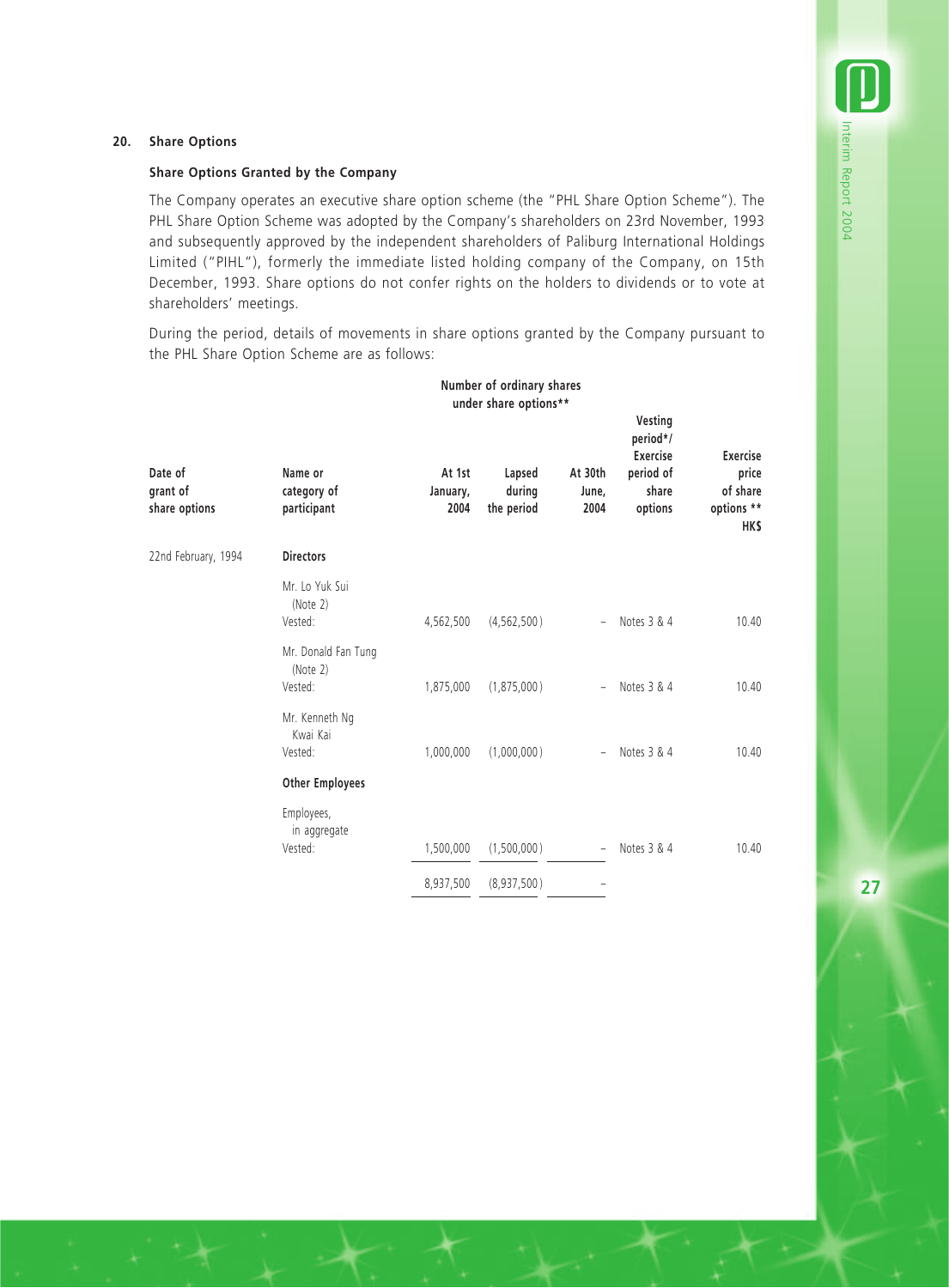#### **Number of ordinary shares under share options\*\***

| Date of<br>grant of<br>share options                               | Name or<br>category of<br>participant      | At 1st<br>January,<br>2004 | Lapsed<br>during<br>the period | At 30th<br>June,<br>2004 | Vesting<br>period*/<br><b>Exercise</b><br>period of<br>share<br>options | <b>Exercise</b><br>price<br>of share<br>options **<br>HK\$ |
|--------------------------------------------------------------------|--------------------------------------------|----------------------------|--------------------------------|--------------------------|-------------------------------------------------------------------------|------------------------------------------------------------|
| 15th September, 1995                                               | <b>Directors</b>                           |                            |                                |                          |                                                                         |                                                            |
| (Original<br>Grant Date<br>(Note $1$ ):<br>22nd February,<br>1994) | Mr. Donald Fan Tung<br>(Note 2)<br>Vested: | 3,125,000                  | (3, 125, 000)                  |                          | Notes 4 & 5                                                             | 3.5392                                                     |
| 22nd February, 1997                                                | <b>Other Employees</b>                     |                            |                                |                          |                                                                         |                                                            |
|                                                                    | Employees,<br>in aggregate                 |                            |                                |                          |                                                                         |                                                            |
|                                                                    | Vested:                                    | 1,500,000                  |                                | 1,750,000                | Note 3                                                                  | 6.672                                                      |
|                                                                    | Unvested:                                  | 1,000,000                  | $\overline{\phantom{0}}$       | 750,000                  | Note 3                                                                  |                                                            |
|                                                                    |                                            | 2,500,000                  |                                | 2,500,000                |                                                                         |                                                            |
|                                                                    | Total:                                     | 14,562,500                 | (12,062,500)                   | 2,500,000                |                                                                         |                                                            |

The vesting period of the share options is from the date of the grant until the commencement of the exercise period.

Subject to adjustment in the case of rights or bonus issues, or other relevant changes in the Company's share capital.

#### **Notes:**

- 1. Consequent upon the group reorganisation resulting in the effective merger of PIHL and the Company on 17th August, 1995 and in accordance with the terms of the executive share option scheme of PIHL ("PIHL Option Scheme"), the outstanding options held under the PIHL Option Scheme ("PIHL Options") lapsed on 17th August, 1995 and in conjunction therewith, the Company granted the same number of options to subscribe for the new consolidated shares of HK\$1.00 each of the Company under the PHL Share Option Scheme ("PHL Options") at the same prices and otherwise on the same terms as held by and applicable to the holders of the then outstanding PIHL Options. The above Original Grant Dates are the dates of grant of the PIHL Options and are used to determine the timing when the rights to exercise the PHL Options vest with the holders thereof.
- 2. The aggregate number of shares under options previously granted was in excess of the individual maximum limit of 1% of the shares in issue in the 12-month period up to the date of the latest grant of options.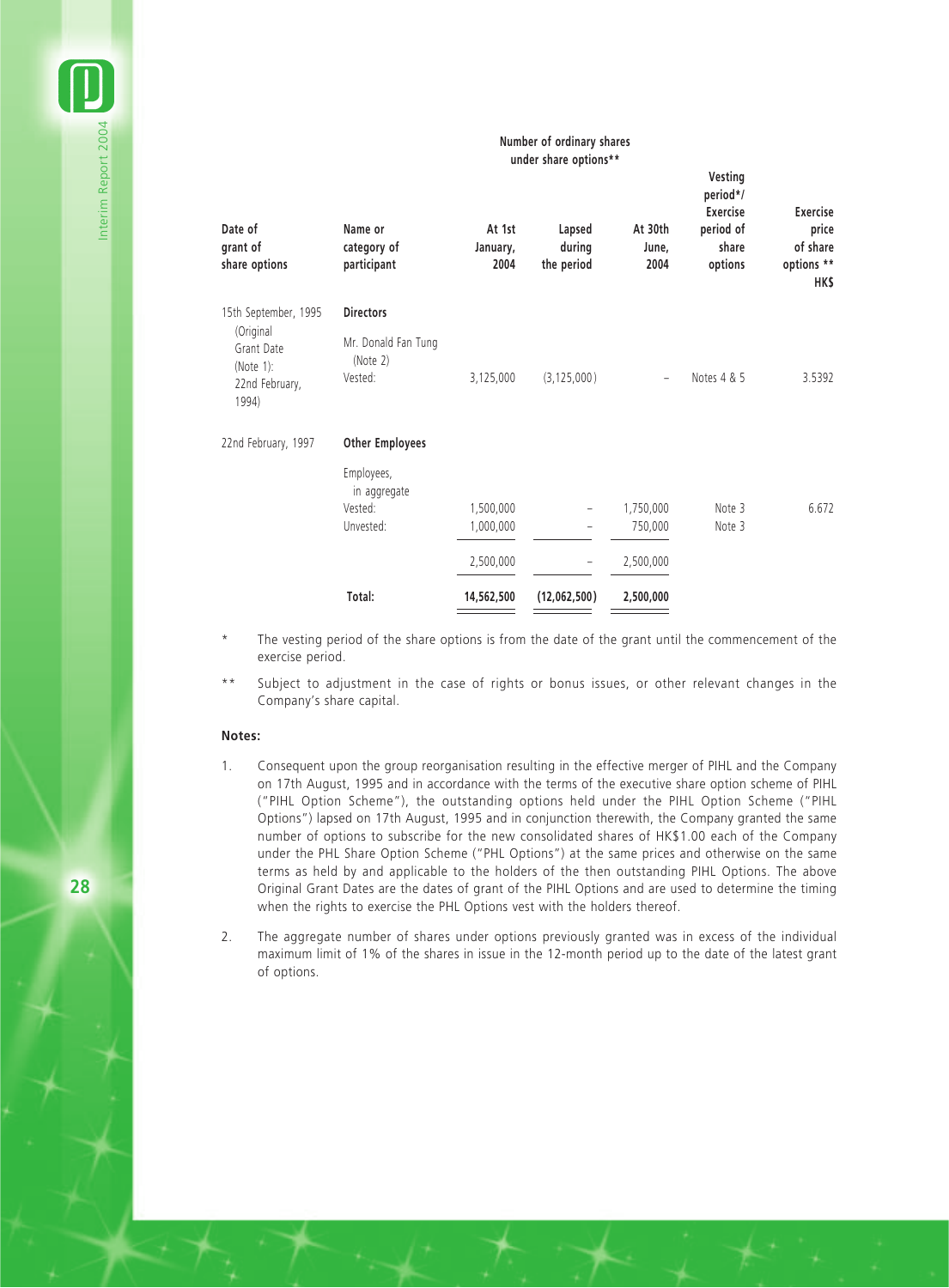3. Vesting/Exercise Periods of Options:

| On Completion of<br>Continuous Service of     | Initial/Cumulative<br><b>Percentage Vesting</b>                                                                                                   | Initial/Cumulative<br>Percentage Exercisable                                                                                                                                                                       |
|-----------------------------------------------|---------------------------------------------------------------------------------------------------------------------------------------------------|--------------------------------------------------------------------------------------------------------------------------------------------------------------------------------------------------------------------|
| (a) 2 years after date of grant               | Initial 20%                                                                                                                                       | Initial 20% upon vesting (exercisable<br>until 10 years after date of grant)                                                                                                                                       |
| (b) 3 years to 9 years after<br>date of grant | Cumulative 30% to 90%<br>(with 10% additional<br>percentage vested<br>each subsequent year<br>(commencing from<br>3 years after date<br>of grant) | Cumulative 30% to 90% (with 10%<br>additional percentage exercisable<br>each subsequent year (commencing<br>from 3 years after date of grant)<br>upon vesting (exercisable until 10<br>years after date of grant)) |
| $9\frac{1}{2}$ years after date of grant      | 100%                                                                                                                                              | 100% (exercisable until 10 years<br>after date of grant)                                                                                                                                                           |

4. Lapsed after expiry of the relevant exercise period on 22nd February, 2004.

5. Vesting/Exercise Periods of Options:

|     | On Completion of<br>Continuous Service of                        | Initial/Cumulative<br><b>Percentage Vesting</b>                                                                                                        | Initial/Cumulative<br>Percentage Exercisable                                                                                                                                                                                   |
|-----|------------------------------------------------------------------|--------------------------------------------------------------------------------------------------------------------------------------------------------|--------------------------------------------------------------------------------------------------------------------------------------------------------------------------------------------------------------------------------|
|     | (a) 2 years after Original<br>Grant Date                         | Initial 20%                                                                                                                                            | Initial 20% upon vesting (exercisable<br>until 10 years after Original<br>Grant Date)                                                                                                                                          |
|     | (b) 3 years to 9 years after<br>Original Grant Date              | Cumulative 30% to 90%<br>(with 10% additional<br>percentage vested<br>each subsequent year<br>(commencing from 3 years)<br>after Original Grant Date)) | Cumulative 30% to 90% (with 10%<br>additional percentage exercisable<br>each subsequent year (commencing<br>from 3 years after Original Grant<br>Date) upon vesting (exercisable until<br>10 years after Original Grant Date)) |
| (C) | 9 <sup>1</sup> / <sub>2</sub> years after Original<br>Grant Date | 100%                                                                                                                                                   | 100% (exercisable until 10 years<br>after Original Grant Date)                                                                                                                                                                 |

6. In the absence of a readily available market value, the Directors are unable to arrive at an accurate assessment of the value of the options granted.

The exercise in full of the outstanding rights which have vested with the holders of the options up to the date of approval of the financial statements by the Board of Directors, inclusive of those exercised since the period end date, would have, with the present capital structure of the Company, resulted in the issue of 1.7 million additional ordinary shares and share premium of HK\$11.7 million (before issue expenses).

Interim Report 2004

Interim Report 2004